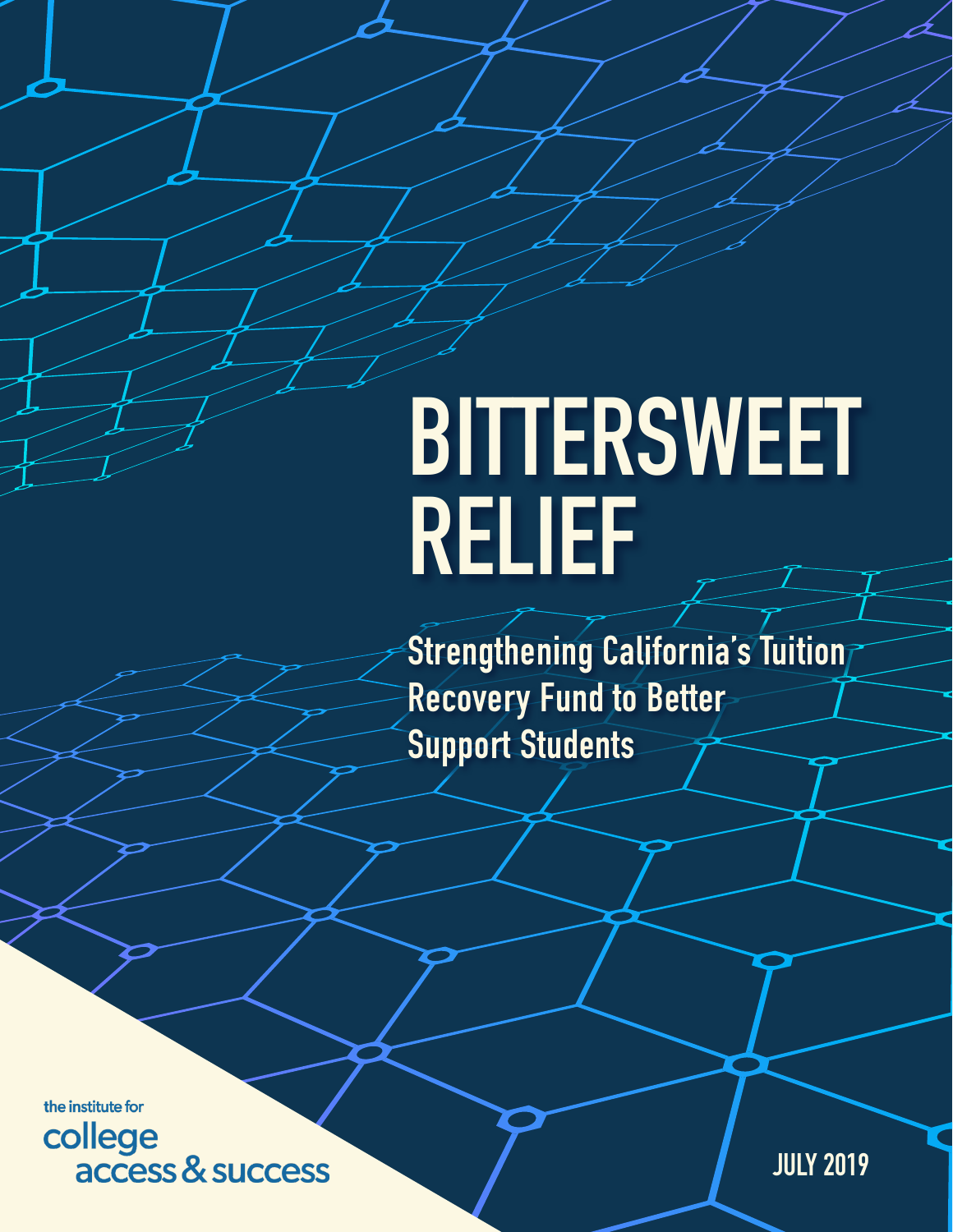# **ACKNOWLEDGMENTS**

The Institute for College Access & Success (TICAS) is an independent, nonprofit, nonpartisan organization working to make higher education more available and affordable for people of all backgrounds. To learn more about TICAS, visit [ticas.org](http://ticas.org) and follow us on Twitter at @TICAS\_org.

Bittersweet Relief was written by Noah Zinner. We would like to thank all those who generously shared their time and data with us for this project, including: Scott Valverde, Robyn Smith, Josephine Lee, Leigh Ferrin, Joseph Jaramillo, Megumi Tsutsui, and Laura Metune.

This project was supported by Arnold Ventures. We are grateful to all of our foundation partners and individual donors whose support makes TICAS' work possible. The views expressed in this paper are solely those of TICAS and do not necessarily reflect the views of our funders.

This report can be reproduced, with attribution, within the terms of this Creative Commons license: [creativecommons.org/licenses/by-nc-nd/3.0/](http://creativecommons.org/licenses/by-nc-nd/3.0/).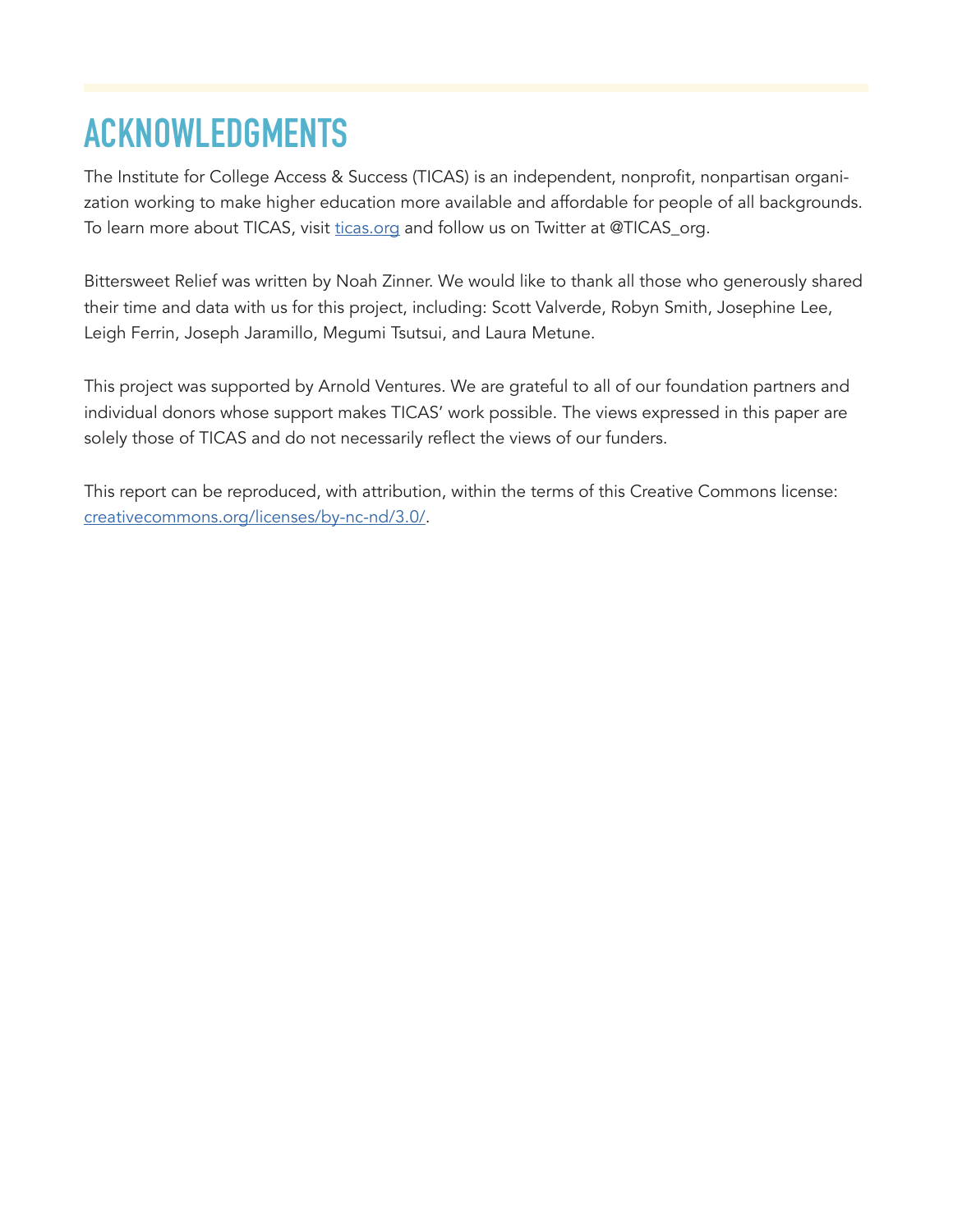# **TABLE OF CONTENTS**

| Relief for Corinthian Students and the Role of STRF12 |
|-------------------------------------------------------|
|                                                       |
|                                                       |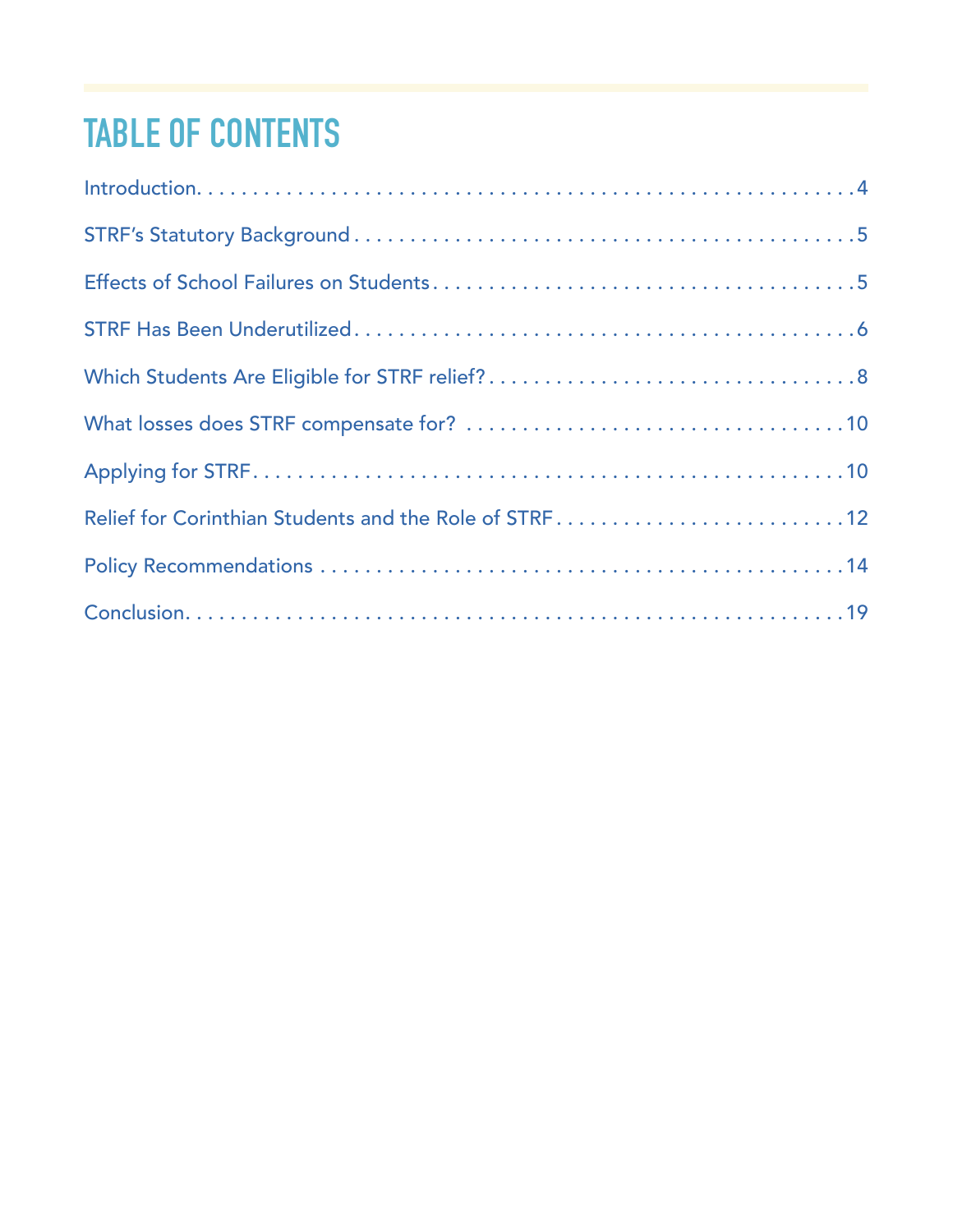# <span id="page-3-0"></span>**INTRODUCTION**

Students suffer extreme hardship when their postsecondary education is interrupted or significantly devalued by school closure or misconduct. Private postsecondary education in particular can cost tens of thousands of dollars in tuition, fees, equipment, and required materials. These considerable expenses constitute only part of the economic harm experienced by students of failed schools, who must also pay for housing, transportation, childcare, healthcare, and other basic needs that allow them to attend school. Students attending school to improve their future opportunities regularly forgo employment to pursue their studies and may exhaust financial assistance such as grants or fellowships on a failed education, putting legitimate educational opportunities out of reach.

Most private postsecondary students use federal loans and grants, as well as an often smaller, but still significant, amount of private student loans, to pay for their education. These loans must be repaid with interest, often over decades. When schools fail, the students are left without access to the improved employment opportunities afforded by a legitimate postsecondary education, and these debts can become a life-altering burden.

Under the Higher Education Act, the Department of Education allows for discharge of federal student loan debt in cases of school closure and misconduct.<sup>1</sup> These programs provide eligible students with pathways to relief for federal student loan debt. While Secretary of Education Betsy DeVos has openly expressed the current administration's desire to scale back these student relief programs, state attorneys general and student legal advocates have had recent success in forcing the Department of Education to continue them under existing law and regulations.<sup>[2](#page-19-0)</sup>

California's Student Tuition Recovery Fund (STRF) is a state-managed fund intended to relieve or mitigate the financial distress suffered by students who enrolled in private postsecondary institutions that close or commit misconduct. STRF is administered by the Bureau for Private Postsecondary Education (BPPE) and is available to students who were California residents at the time that they enrolled in an institution licensed by BPPE[.3](#page-19-0)

With some exceptions, schools licensed by BPPE include privately owned schools physically located in California that offer postsecondary education to the public for a charge and are not approved by an accreditor referenced in state statute.<sup>4</sup> In the most recent published annual summary from 2016, BPPE reported licensure of approximately 1,040 private postsecondary institutions, enrolling over 450,000 students.[5](#page-19-0)

STRF was designed to give relief to students enrolled in schools that close, but it has the potential to help students in other ways as well. STRF could be used to supplement the federal student loan relief available to similarly situated former students under the discharge programs by providing financial compensation to students who fall through the gaps of federal loan discharge eligibility. It could also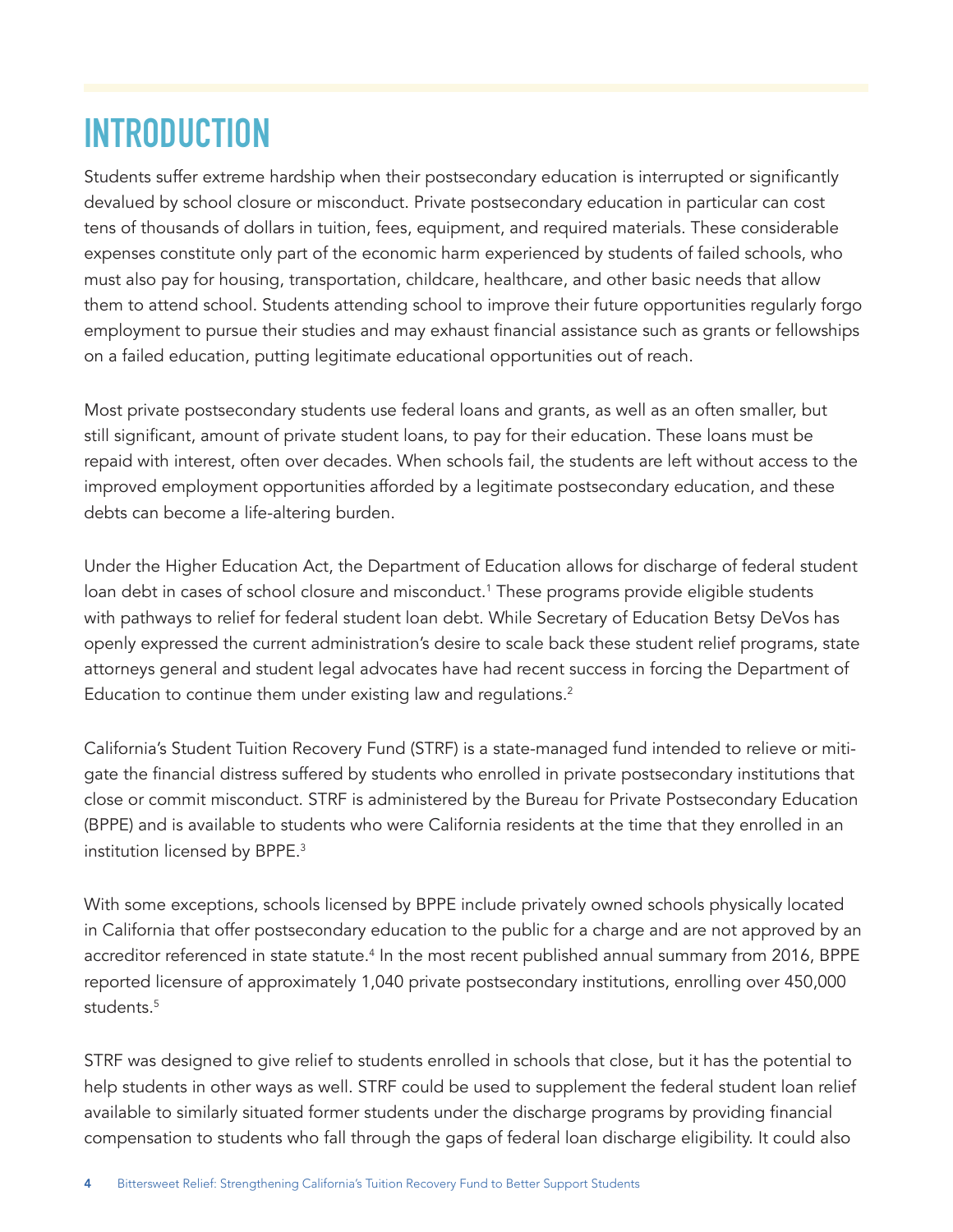<span id="page-4-0"></span>be used to compensate students whose economic losses exceed their federal student loan debt, including payments out-of-pocket, private student loan debt, and the loss of student grant eligibility.

Unfortunately, thus far STRF has only provided financial relief to a relatively small number of students affected by school failure. While STRF has the potential to be a critical resource for California students harmed by failing schools, it is clear that improvements to visibility and accessibility to students are needed in order to accomplish that goal. This report examines the history of STRF and student loan forgiveness programs, describes the impact of school closures on students, and provides policy recommendations informed by student testimony and interviews conducted with legal aid providers and state government representatives.

# **STRF'S STATUTORY BACKGROUND**

STRF was first established by the Legislature in 1978 $^{\circ}$  and was expanded under the Maxine Waters School Reform and Student Protection Act of 1989.<sup>7</sup> The California Postsecondary Education Act of 2009 reauthorized STRF and placed its administration under the purview of the newly created regula-tory body for private postsecondary education, BPPE.<sup>[8](#page-19-0)</sup> The Act directed BPPE to adopt formal regula-tions establishing procedures to effectuate STRF's purpose.<sup>[9](#page-19-0)</sup>

The Act, including provisions related to STRF, was amended in 2016.<sup>10</sup> One of the most important 2016 amendments established the Office of Student Assistance and Relief (OSAR) within BPPE, to "advance and promote the rights of private postsecondary educational institution students."[11](#page-19-0) OSAR's specific statutory duties include conducting outreach to students who have been affected by the "unlawful activities" or closure of a school and giving these students individual assistance to make sure that they "successfully access available state and federal relief programs."[12](#page-19-0)

### **EFFECTS OF SCHOOL FAILURES ON STUDENTS**

California has seen an unprecedented spike in private postsecondary school closures over recent years, most notably at for-profit institutions with a well-documented history of misconduct towards their students. These closures include the 2015 closure of the California campuses of Corinthian Colleges, Inc. (including Heald, Everest, and WyoTech colleges), which enrolled more than 11,000 students in California at the time of closure,<sup>13</sup> and the 2014 closure of Marinello Schools of Beauty and 2016 closure of ITT Technical Institute, which each enrolled more than 6,000 California students during the year before their closure.<sup>14</sup> Other notable closures of for-profit institutions in recent years include Westwood Colleges,<sup>15</sup> Brightwood Colleges,<sup>16</sup> and Argosy University.<sup>[17](#page-19-0)</sup>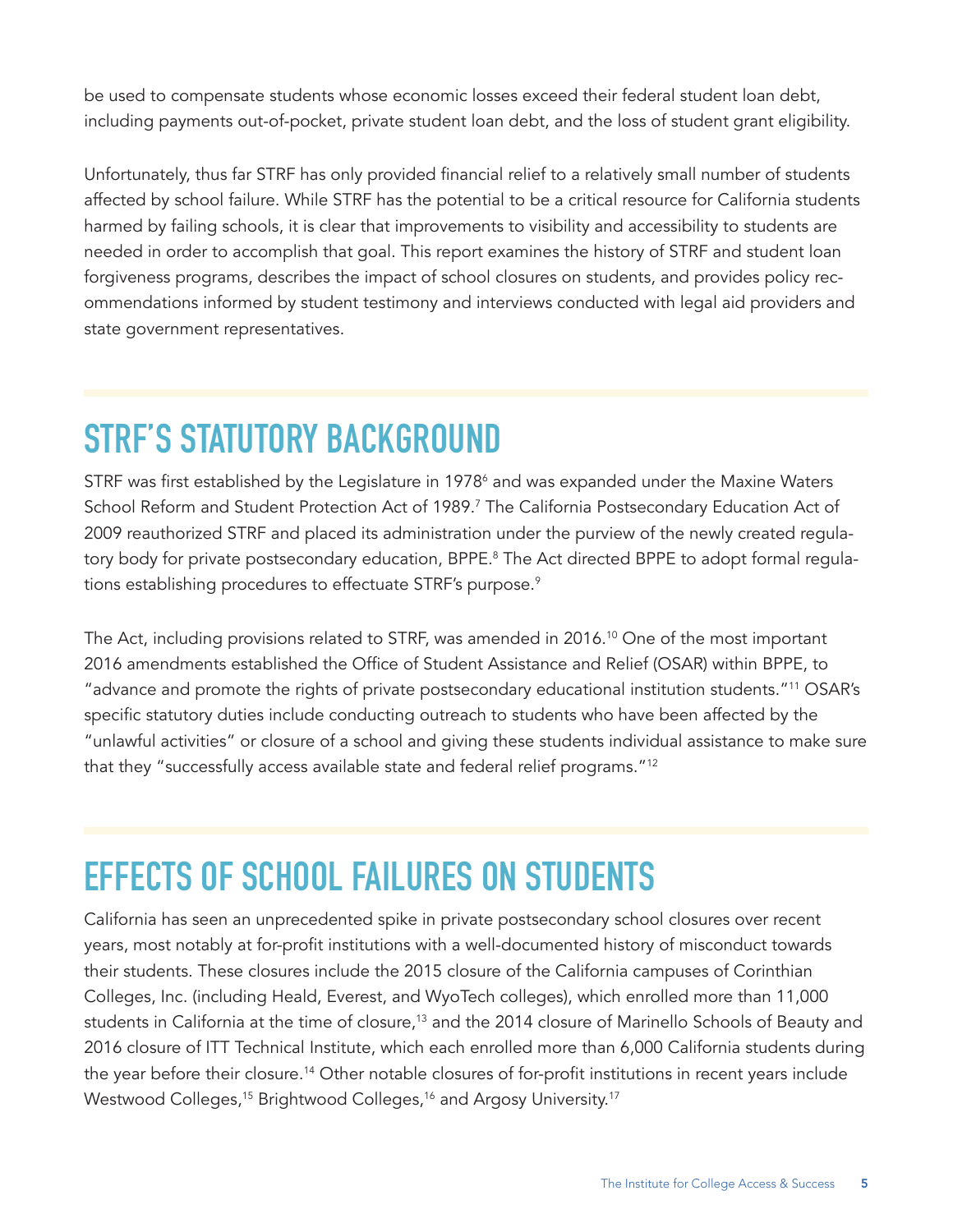<span id="page-5-0"></span>The closure of these institutions obviously affects students who were unable to complete their degree. However, the students who attended these failing schools prior to their closure also suffer substantial harms. As discussed later in this report, many of these schools closed as a result of poor performance and misconduct toward students that predated their closure. Students who attended failing for-profit colleges consistently report that they are unable to transfer their credits to a legitimate institution after school closure, and even those who complete their degrees from these schools often find that their degrees are more of a hindrance than a help.

> *"[I] [w]as told our classes are all fully accredited to any and all schools except for a few [I]vy [L]eague campuses. Tried furthering me education at Cypress Community College, and found out not a single credit from my ITT education could transfer over, so its basically as if you never went to ITT and have to start from scratch all over again."[18](#page-19-0)*

> > *–Former student of ITT's Anaheim campus*

*"I have been laughed at during job interviews from Raytheon, Lockheed Martin, [TEKsystems], Robert Half [Technology], IGT gaming. I was given professional advice from an AT&T recruiter to remove my involvement with ITT Tech from my resume."[19](#page-19-0)*

#### *–Former student of ITT's San Bernardino campus*

Students of failed schools are usually unable to get compensation from the schools themselves. For example, both Corinthian and ITT closed in the face of federal and state enforcement actions that implicated years of misconduct, and both filed for Chapter 11 bankruptcy protection shortly after their closure.[20](#page-19-0) Harmed students must usually look to federal loan discharge programs and STRF for help.

### **STRF HAS BEEN UNDERUTILIZED**

STRF is funded through assessments collected from students by BPPE licensed institutions, which the schools then pass to BPPE.<sup>21</sup> In effect, a student's STRF assessment operates as affordable payment towards insuring their economic losses in the event that their school fails. BPPE has the authority to set the amount of the assessment to be collected from each enrolling student, but the total amount of the fund cannot exceed \$25 million.<sup>22</sup> Once the \$25 million limit is reached, BPPE must stop collecting assessments until the fund falls below \$20 million as a result of relief paid to injured students.<sup>[23](#page-19-0)</sup>

STRF has exceeded its statutory limit since 2014, at which time the balance exceeded \$28 million. BPPE eventually ceased collecting STRF assessments (then fifty cents per \$1,000 of tuition fees) in 2014. However, because so little STRF relief has been issued to students, the fund balance has never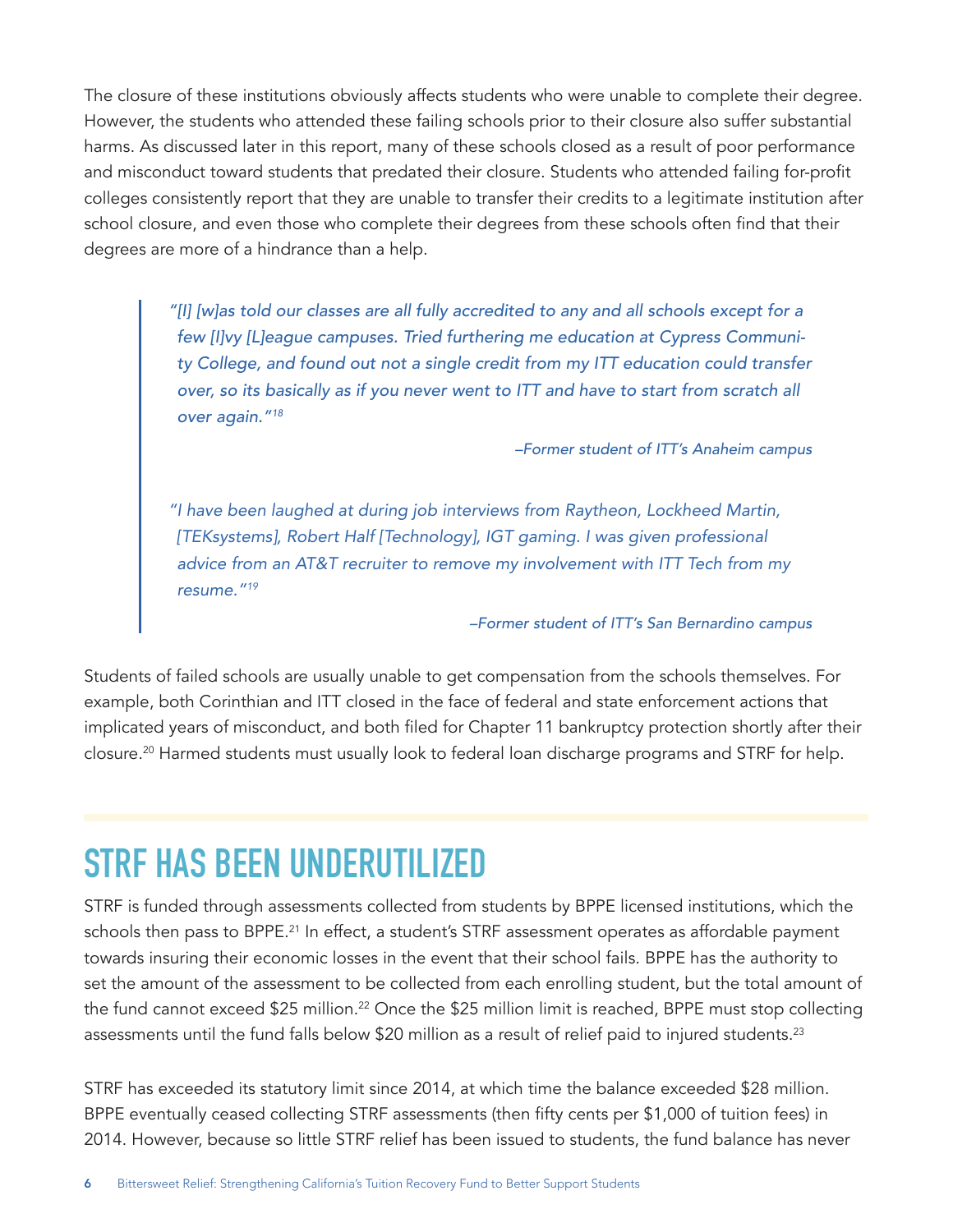<span id="page-6-0"></span>substantially lowered, and as a result no assessment has been collected since that time. At present, despite a number of large school closures, the STRF balance still exceeds \$25 million.

| <b>Fiscal Year</b> | <b>STRF Balance</b><br>Reported by BPPE <sup>24</sup> |  |  |  |
|--------------------|-------------------------------------------------------|--|--|--|
| 2012-2013          | \$22,238,000                                          |  |  |  |
| 2013-2014          | \$28,365,000                                          |  |  |  |
| 2014-2015          | \$28,518,000                                          |  |  |  |
| 2015-2016          | \$29,626,000                                          |  |  |  |
| 2016-2017          | \$28,497,000                                          |  |  |  |
| 2017-2018          | \$26,295,000                                          |  |  |  |
| 2018-2019          | \$25,100,695                                          |  |  |  |

Because the number of students who annually submit STRF applications to BPPE constitutes just a small fraction of potentially eligible students, STRF—despite its important role in providing relief to injured students—has been underutilized. BPPE does not publish consistent data regarding the number of institutions or school closures or affected students, but the available data indicate that the number of students who receive or even apply for STRF relief in any given year represents an alarmingly small percentage of the students who have been impacted by closure.

In the 2015–16 fiscal year, for example, BPPE reported the closure of 209 supervised postsecondary institutions, branches, or satellite locations, together enrolling 5,490 students.<sup>25</sup> However, during this same period, BPPE reported receiving only 628 STRF applications, and approving only 295.<sup>[26](#page-20-0)</sup>

Another telling indication of STRF's underutilization is the dearth of applications and approvals for students impacted by two of the larger private postsecondary school closures in the recent past, Corinthian and ITT.

Interviews with legal services providers on their experiences helping students of failed private postsecondary institutions suggest that the low number of STRF applications submitted by students is more likely the result of a lack of student awareness about the program, rather than a lack of need for relief.

> *"Students whose schools close usually come to us only after their loans go into repayment around six months after they leave school. None of these students know about STRF. Even when I explain the process, they are confused about the differences between federal discharge relief and STRF relief."*[27](#page-20-0)

> > *–Staff Attorney, Legal Aid Foundation of Los Angeles*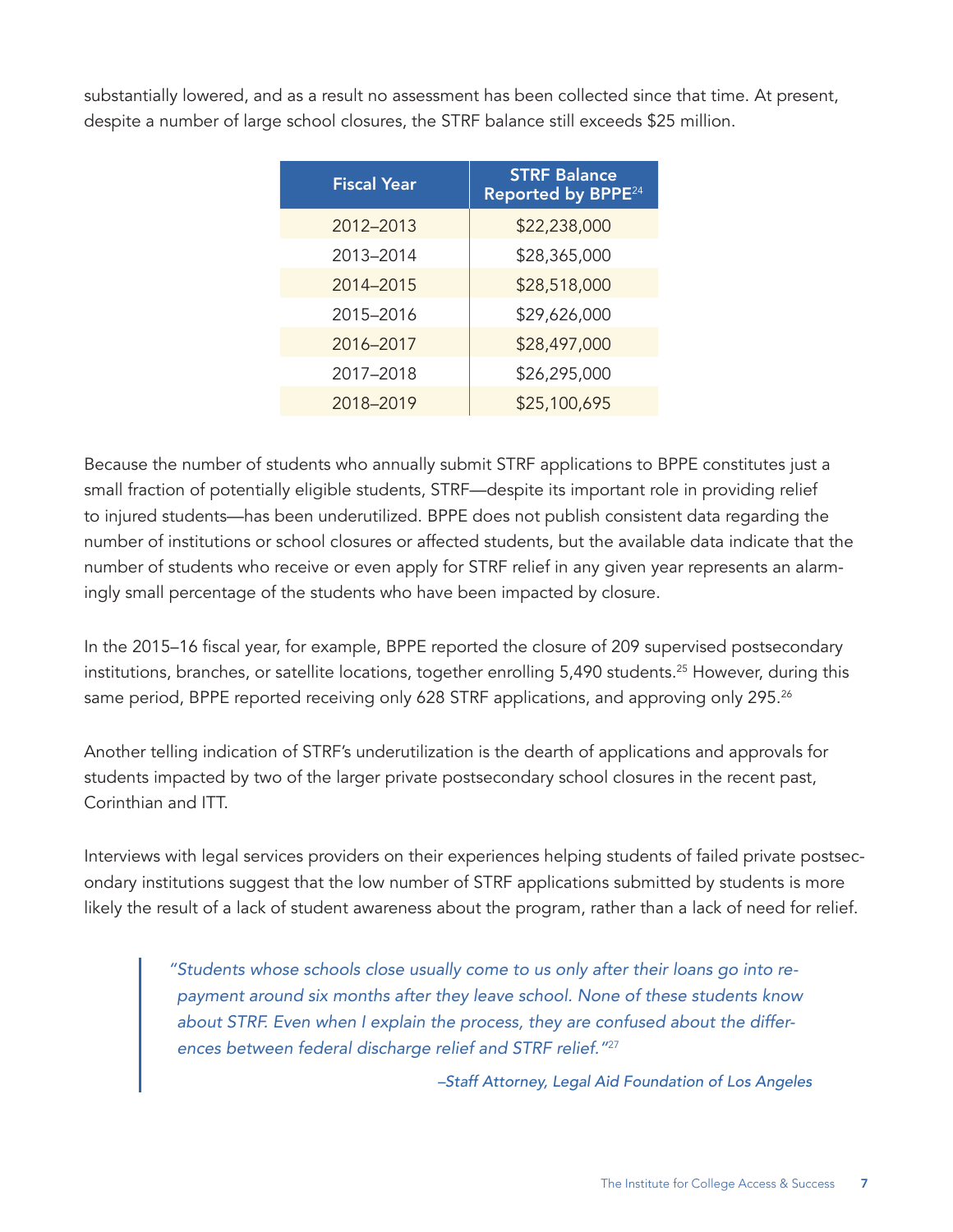

### <span id="page-7-0"></span>Enrollment and STRF Claims at Corinthian Colleges and ITT Technical Institute<sup>[28](#page-20-0)</sup>

### **WHICH STUDENTS ARE ELIGIBLE FOR STRF RELIEF?**

#### Students Who Are Unable to Complete Their Programs Because of Closure

California students who were enrolled in an institution, a location of an institution, or in any program of an institution licensed by BPPE at the time it closed are eligible for STRF relief,<sup>[29](#page-20-0)</sup> as long as they did not subsequently participate in a "teach-out plan."<sup>30</sup> BPPE's guide for students of closed schools additionally warns students that they will lose their STRF eligibility if they complete their degree through a teach-out.<sup>31</sup> Students who were enrolled in the institution or program within 120 days before the closure, but withdrew before completing the program are also eligible.<sup>[32](#page-20-0)</sup>

These students are also generally eligible for a full closed school discharge of their federal student loans by the Department of Education under the Closed School discharge program.<sup>33</sup> Students in California can further supplement this relief by applying to STRF for "economic losses" that exceed their federal student loan debt, such as tuition and expenses paid with private student loans, savings, or scholarships and grants.<sup>[34](#page-20-0)</sup> Additionally, although federal student loan discharge is not available to students whose program of study is discontinued by their school if the school itself remains open, those students are eligible to apply to STRF to pay off their federal loan debt in addition to their other economic losses[.35](#page-20-0)

The quality of education and institutional reputation at a failing school often deteriorates long before closure, and too often recent graduates discover that their degrees are not respected by potential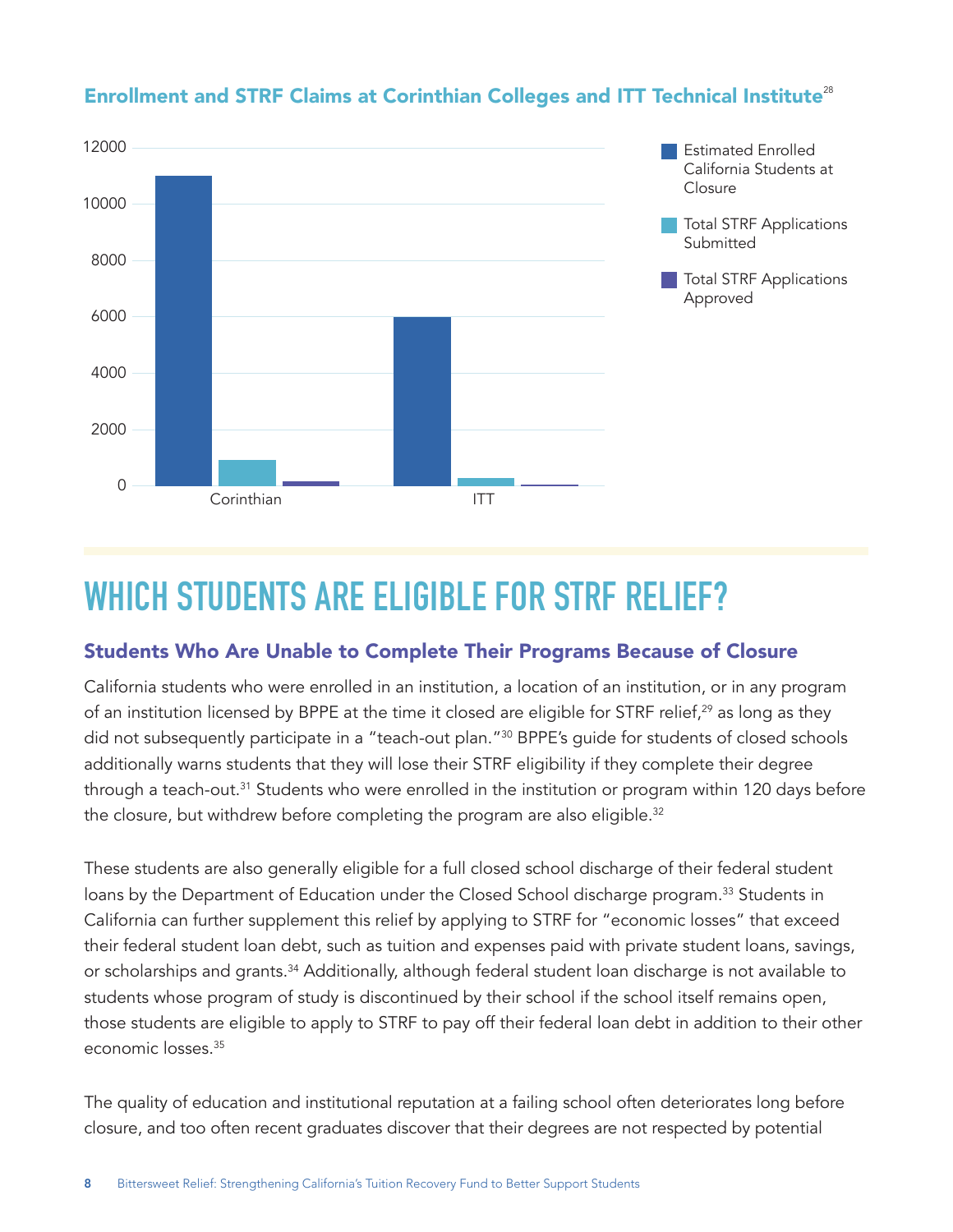<span id="page-8-0"></span>employers or acknowledged by other schools after the school closes. California law therefore also makes STRF relief available to students who were enrolled at an institution more than 120-days before its closure, if BPPE "determines there was a significant decline in the quality or value of the program."[36](#page-20-0)

The statute does not state that a student that finished their degree during a period of significant decline would be ineligible for STRF. In fact, such a finding by BPPE would evidence that a student could find her degree to be of limited value. However, in the past BPPE has suggested that such students may be considered ineligible because they obtained their degree and therefore are not considered to have suffered an "economic loss,"<sup>[37](#page-20-0)</sup> a policy which risks excluding harmed students who should be eligible for relief.

#### Students Whose Schools Engage in Misconduct and Illegal Acts

Although the information that BPPE has posted online for students related to STRF primarily references eligibility for students of closed schools,<sup>[38](#page-20-0)</sup> by law STRF relief is available to a far broader category of impacted students. The relevant statute lists additional categories of potentially eligible students related to misconduct and grants BPPE discretion to expand relief to other students it "deem[s] appropriate."<sup>[39](#page-20-0)</sup>

Students who have been awarded compensation for school misconduct through formal or administrative adjudication, but are unable to collect the judgment from the institution, are specifically entitled to STRF relief to compensate their economic losses.<sup>40</sup> These awards include judgments by a court or arbitrator, as well as refunds ordered by BPPE after investigation of student complaints.<sup>41</sup>

BPPE has also enacted regulations that specifically provide for STRF compensation to students where a law enforcement agency such as BPPE or the California Attorney General obtains a judgment or administrative order against an institution, but it is unable to collect on it because of the school's closure and insolvency[.42](#page-20-0) The regulations place additional limitations on STRF recovery under these circumstances, however, including that the law enforcement agency must have filed a STRF claim within two years from when the judgment became final and that the claim must indicate the amount of the judgment allocated to each student.<sup>43</sup>

STRF compensation is also available to students where their school has received loan proceeds on their behalf in excess of the amount required by tuition and other institutional costs but has failed to return these proceeds to the student[.44](#page-20-0)

Federal student loan relief from the Department of Education is available to harmed students through the Borrower Defense and False Certification Programs,<sup>45</sup> although these programs differ in scope and effectiveness. Students who can establish that their schools misled them or engaged in other misconduct against them in violation of state law can apply for a Borrower Defense discharge of their federal student loan debt, and students who obtain a contested judgment against their school are presumptively eligible for loan cancellation.<sup>46</sup>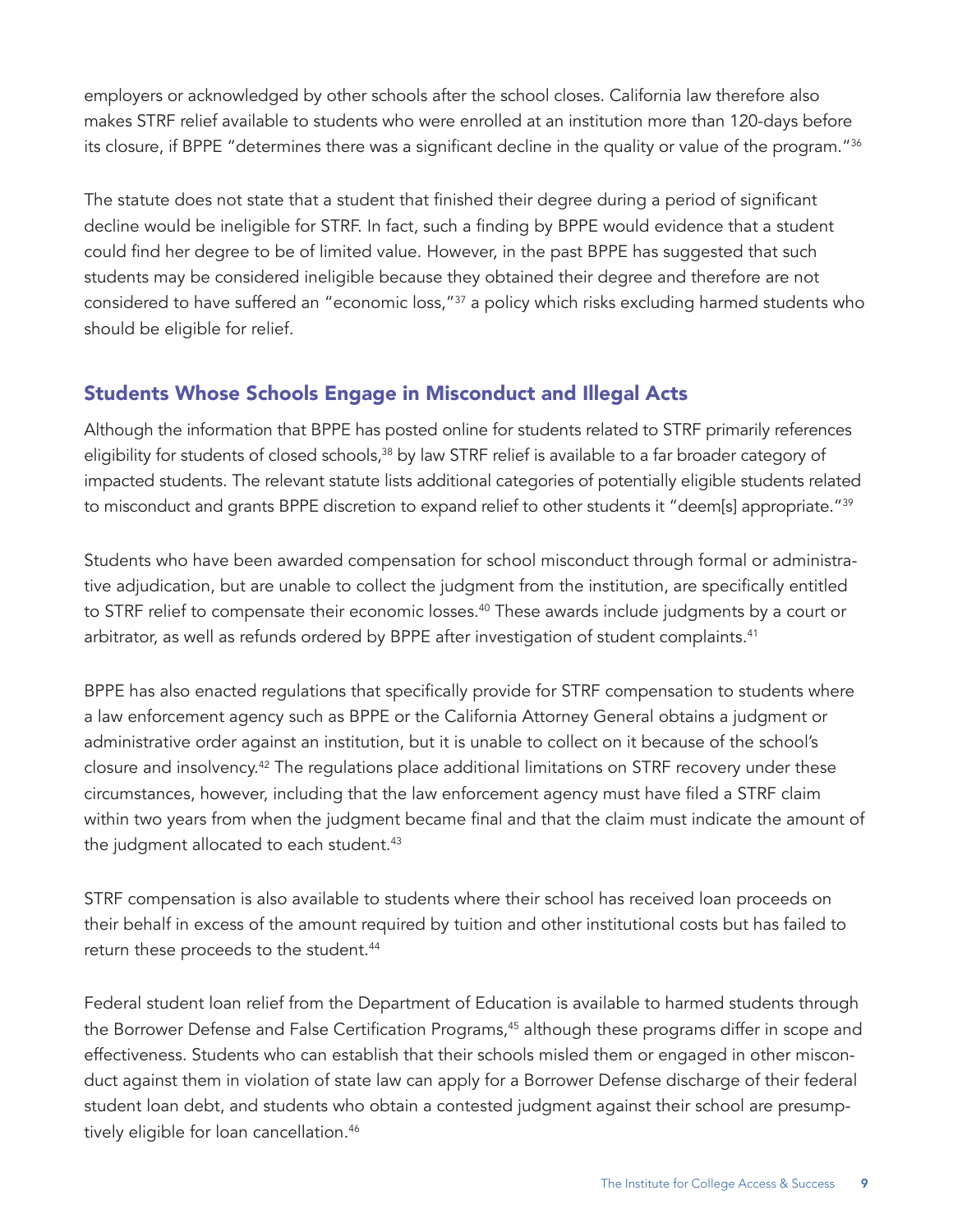# <span id="page-9-0"></span>**WHAT LOSSES DOES STRF COMPENSATE FOR?**

STRF compensates students for "economic loss," which is currently defined by statute as a student's tuition and any other charges for the educational program that are paid directly to the institution, as well as the cost of equipment and materials required for the educational program and any license or examination fees the student paid to the institution.<sup>[47](#page-20-0)</sup>

Students can also obtain STRF relief for "educational opportunity losses," which are narrowly defined as a loss of third-party payer educational benefits—such as grants or veterans' benefits—because the student exhausted these benefits while attending a failed school.<sup>[48](#page-20-0)</sup> When BPPE awards "educational opportunity loss" compensation to a student, rather than give the student cash compensation, it grants the student a "credit" that it agrees to pay to another eligible institution on the student's behalf if and when she provides evidence that she has enrolled and is attending.<sup>[49](#page-20-0)</sup>

Unfortunately, students cannot presently receive STRF compensation for the myriad of other financial losses resulting from the closure or misconduct of their school, even where the student's actual economic loss has already been decided by a court or arbitrator. Application fees, school supplies, room and board, and transportation are currently excluded from compensation.<sup>50</sup> Pending state legislation may expand the definition of economic loss to include these and other expenses.<sup>[51](#page-20-0)</sup> However, given the difficulty obtaining financial records from closed schools, it is essential that the application and documentation not prevent students from receiving the benefit.

# **APPLYING FOR STRF**

Former students seeking compensation from STRF must submit a nine page application form by mail, which must be received by BPPE within four years of the date of the "action or event" that made them eligible for relief.<sup>52</sup> Unfortunately, BPPE does not clarify what constitutes the "action or event" that starts the limitation period, an oversight which may deter students considering whether to apply to STRF. Creating further confusion is the fact that this four-year limitation is waived where a student is seeking relief from a school-related debt that has been "revived" by a creditor, where a creditor reasserts its demand for a debt after a period of non-collection.<sup>[53](#page-20-0)</sup>

The STRF application requires students to provide substantial documentation related to their education and "economic losses," including receipts from the school or school statements showing student payments toward tuition by cash or through loans or grants.<sup>54</sup> Prior to closing, a California private postsecondary institution is legally required to provide BPPE with a plan to make essential student records available to students through a third party, such as a custodian of records, or to provide these documents directly to BPPE.<sup>[55](#page-20-0)</sup> When a school meets these requirements records can be easier to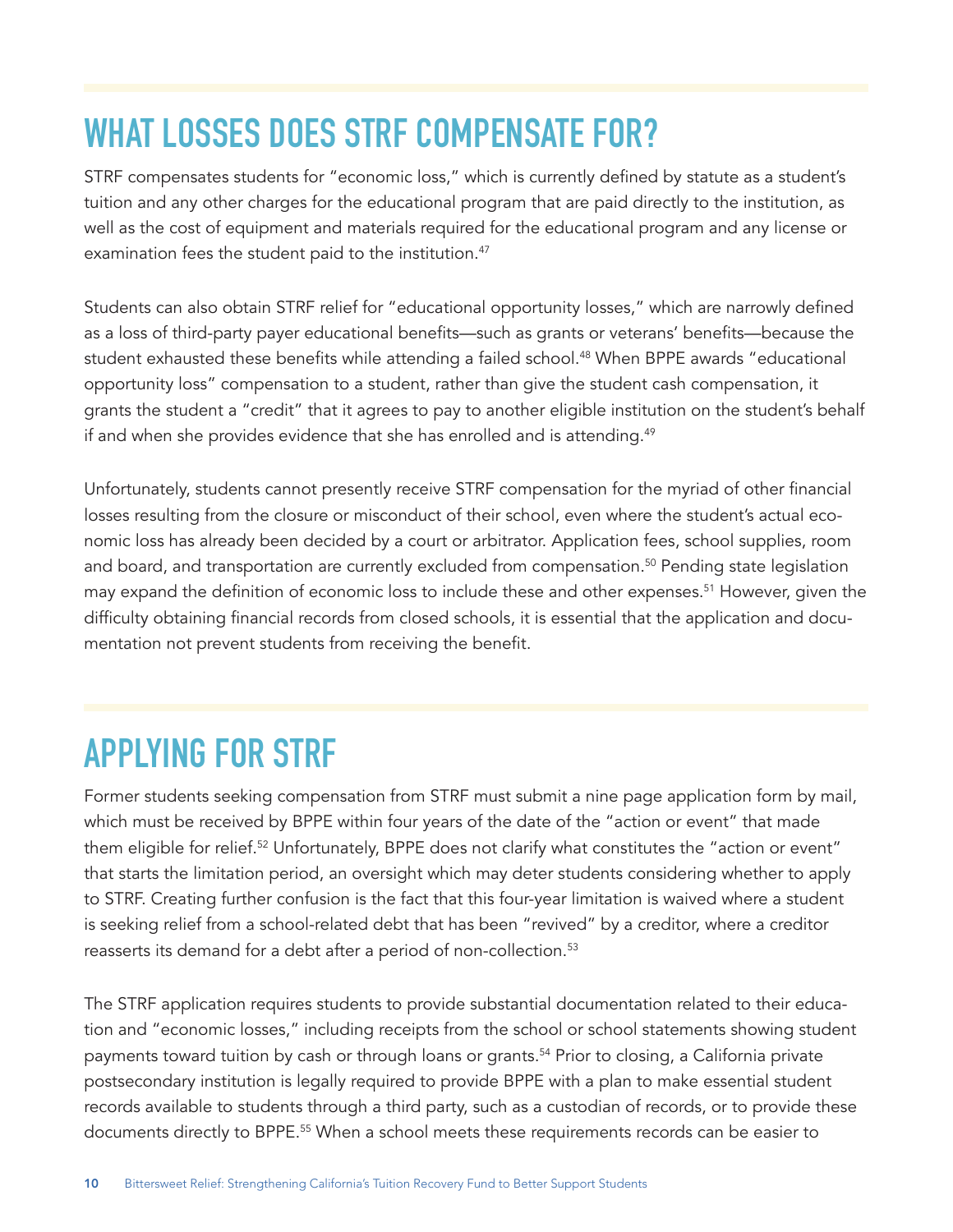<span id="page-10-0"></span>obtain. Even in these cases, however, access to records can be limited and too often schools do not comply with these records requirements. It is sometimes impossible for students to obtain payment records from their school following its closure.

> "*Students don't always know that they need all of their school documents in time*  to get them. After Corinthian closed all of its documents were sent to a warehouse *managed by the trustee for the bankruptcy. Many of our clients have sent requests to the trustee for documents to support their STRF application, but these documents are rarely provided*.["56](#page-20-0)

> > *–Staff Attorney, Legal Aid Foundation of Los Angeles*

*"One student I helped with an application had attended a mom-and-pop beauty school that closed and they appointed themselves custodian of records. They blamed him for the school's closing because he made a complaint against the school to BPPE and wouldn't give him any of his records."[57](#page-21-0)*

*–Former Staff Attorney, Housing and Economic Rights Advocates*

Even when a student is able to document their specific economic losses under STRF guidelines, the process of obtaining relief can be cumbersome. Economic loss as applied to student loan debt is calculated in part by the amount of accumulated interest and fees, as well as any payments the stu-dent makes on the loan.<sup>[58](#page-21-0)</sup> These amounts change monthly, and in order to process a STRF application BPPE needs updated statements from creditors during the months required to process their STRF applications. STRF regulations provide that BPPE may negotiate with a student loan creditor for the full compromise of student loan obligations and may then pay a student's claim directly to the creditor.[59](#page-21-0) In other words, BPPE has the authority to obtain these updated statements and communicate directly with the creditors to assist students with their applications. However, legal services organizations assisting students on their STRF applications report that BPPE generally requests that students communicate with their creditors and obtain loan documents related to their application themselves. If students do not respond to BPPE's request for additional documents, their applications stall.<sup>[60](#page-21-0)</sup>

Another complicating issue in establishing economic loss is that a student must show that they applied for—and were denied—discharge by the Department of Education before they can receive STRF relief for their federal student loan debt.<sup>61</sup> This requirement was designed to avoid exhausting STRF funds on relief that is otherwise available through federal discharge programs and to prevent double recovery. However, under the Trump Administration, the Department of Education has severely curtailed its issuance of federal student loan relief beyond closed-school discharge. A lawsuit filed on behalf of federal student loan borrowers in June 2019 alleges that the Department has essentially abdicated its responsibility to review Borrower Defense discharge applications, and that approximately 150,000 students who have applied for relief discharge as long as four years ago remain in limbo as a result.<sup>[62](#page-21-0)</sup>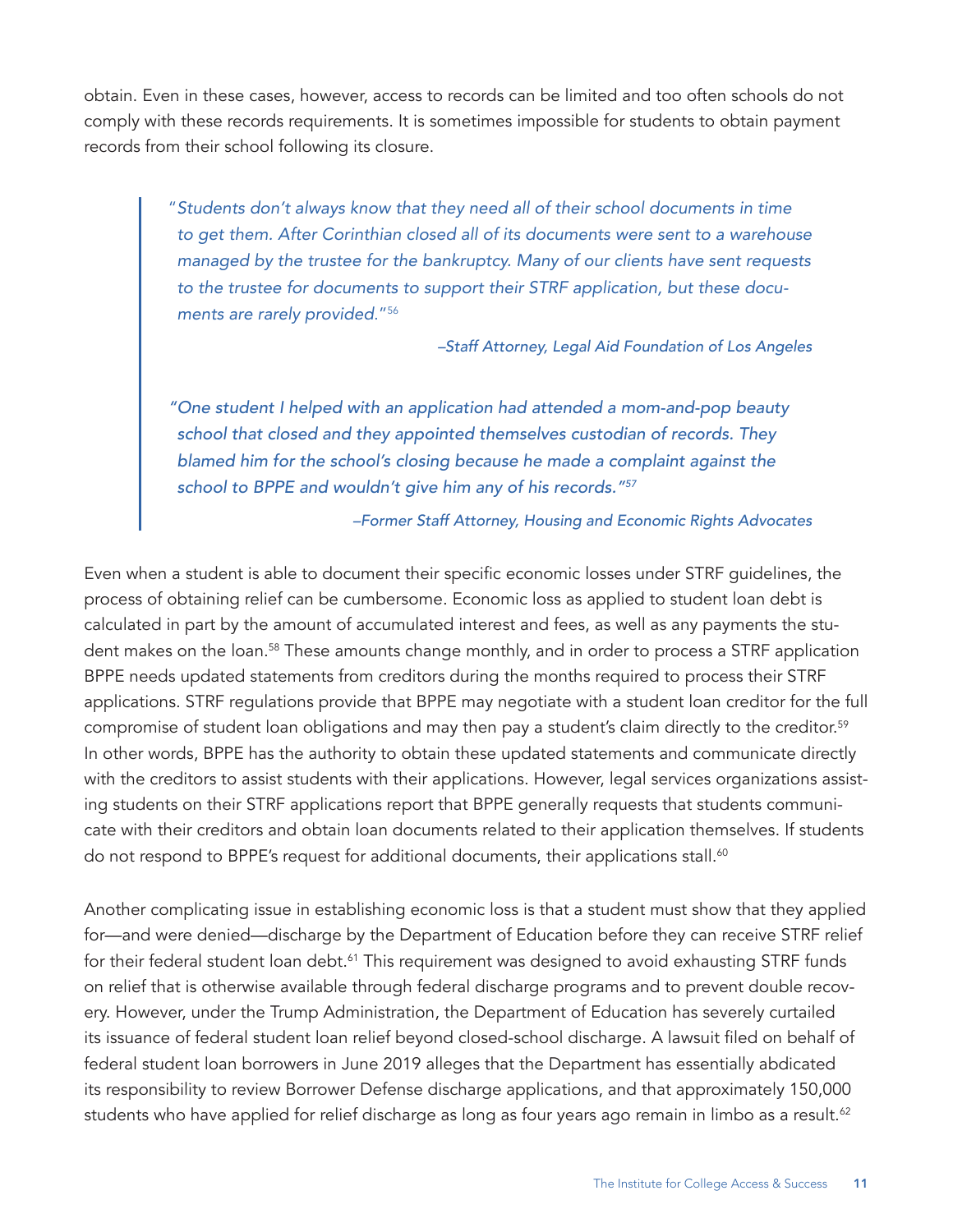<span id="page-11-0"></span>The Department of Education's delay in making decisions on federal student loan discharge applications has delayed both federal and state relief to harmed students. However, BPPE can still take steps to provide STRF relief to these students for economic losses that are not covered by federal student loan discharge, like out-of-pocket costs, private student loan debt, and grants.

### **RELIEF FOR CORINTHIAN STUDENTS AND THE ROLE OF STRF**

In April 2015, Corinthian abruptly closed its California campuses. At the time of its closure, approximately 11,000 California students were enrolled in its Heald,<sup>63</sup> WyoTech, and Everest College campuses.<sup>64</sup> Although the state Private Postsecondary Education Act requires a failing private postsecondary school to provide notice to BPPE at least 30 days prior to closure and to develop a plan for providing teach-outs or to provide refunds to students,<sup>65</sup> Corinthian failed to meet any of these requirements during its precipitous closure.

Several weeks before its closure, the Department of Education fined Corinthian more than \$30 million and barred two of its California campuses from participating in the federal Title IV student loan program, after finding that Corinthian significantly misled students about their likelihood of obtaining employment after completing their degree.<sup>66</sup> At the time, Corinthian was also facing lawsuits by the California Attorney General<sup>[67](#page-21-0)</sup> and the federal Consumer Financial Protection Bureau<sup>[68](#page-21-0)</sup> alleging deceptive recruitment practices and misconduct toward students related to the private student loans that it originated and collected.

Corinthian filed for Chapter 11 bankruptcy protection several weeks after its closure, leaving students with little recourse to seek refunds or compensation from the school.<sup>[69](#page-21-0)</sup> Unfortunately, it made no provision to make student records available to former students. Corinthian students can currently obtain a copy of their transcript through BPPE, but all other records—such as enrollment agreements and student account histories—were warehoused through the bankruptcy, and many were eventually destroyed.[70](#page-21-0)

The California Attorney General later obtained a judgment against Corinthian on behalf of California students who enrolled in its schools from 2010 to the date of its closure.<sup>[71](#page-21-0)</sup> The judgment included restitution to students for losses suffered by students, including tuition and related federal and private student loan debt. In total, the judgment covered approximately 38,000 California Corinthian students, including the roughly 11,000 in attendance at the time of closure.<sup>[72](#page-21-0)</sup> As a practical matter, however, Corinthian's dissolution and bankruptcy meant that almost none of the restitution awarded under the judgment was paid to students. The California Attorney General was later able to reduce the private student loan burden for many of these students by reaching settlements with the primary creditors for these loans.[73](#page-21-0)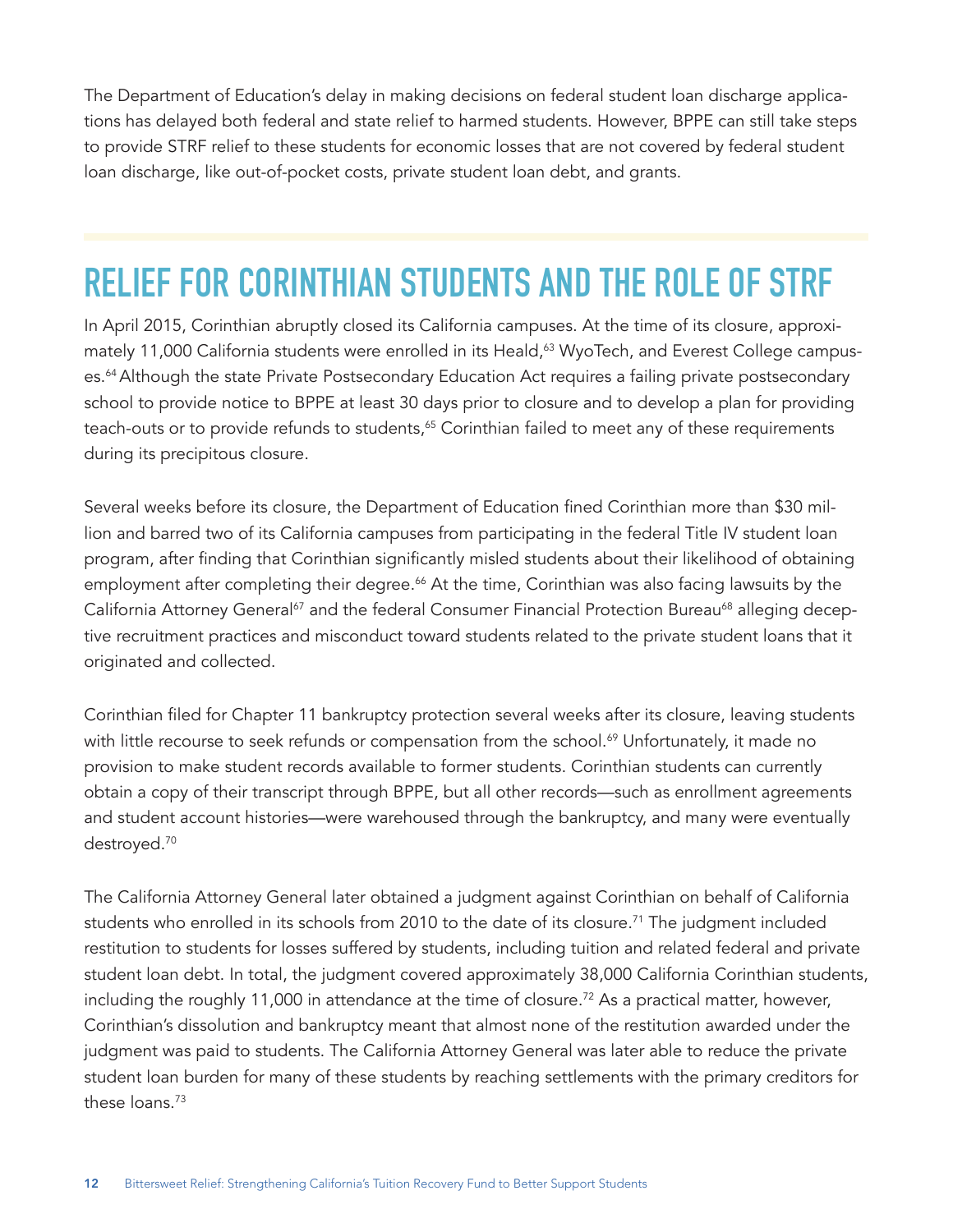<span id="page-12-0"></span>Corinthian students who were unable to complete their degrees because of the closure were able to apply individually for a closed school discharge of their federal student loan debt. In 2018 states and student loan advocates successfully sued to force Secretary of Education Betsy DeVos to implement federal student loan discharge rules finalized under the prior administration, and the Department of Education issued automatic federal loan discharges to all Corinthian students who were eligible for closed school discharge but had yet to apply.[74](#page-21-0)

Under the Obama Administration, the Department of Education also created a streamlined process for students who were not eligible for federal closed-school discharge but attended Corinthian during the periods identified in the attorney general's judgment to apply for borrower defense discharge of their federal student loans.[75](#page-21-0) Although thousands of former Corinthian students applied for and received full federal loan discharges under this program,<sup>[76](#page-21-0)</sup> the Trump Administration has refused to continue it, first halting it entirely<sup>77</sup> and then, after lawsuits were filed by Corinthian students and the California attorney general, attempting to reduce the amount of debt it would discharge.<sup>[78](#page-21-0)</sup> These lawsuits are still pending, leaving Corinthian students who applied for borrower defense discharge in limbo.

The patchwork of federal and private student debt relief offered to Corinthian students mitigated some of their losses, but left others uncompensated. These losses include remaining private loan debt, out-of-pocket payments to Corinthian, and a loss of third-party benefits like grants and scholarships. Since BPPE's current regulations specifically provide for STRF compensation to students where the California Attorney General obtains a judgment against an institution but is unable to collect it, students who were unable to complete their programs because of the closure and those who did but are otherwise covered by the judgment are eligible for STRF relief. However, of the tens of thousands of California students affected by Corinthian's misconduct and collapse, BPPE reports receiving only 911 applications for STRF relief from these students since the schools' closure in 2015.<sup>[79](#page-21-0)</sup> Of these claims, BPPE has so far approved just 156, totaling \$737,092 in relief.<sup>80</sup>

In 2018, OSAR conducted a targeted outreach campaign to former Corinthian students in order to connect with those eligible for STRF relief under the attorney general's judgment, resulting in an increase in applications received by this group of students from 30 to 103.<sup>[81](#page-21-0)</sup> While this increase is laudable, it represents only the smallest fraction of the students eligible for assistance. OSAR's webpage with information for Corinthian students does not provide any clear indication that students other than those who were enrolled in school at the time of closure are eligible for relief.<sup>[82](#page-21-0)</sup>

Legal service providers who have been helping students covered by the Attorney General's judgment submit STRF claims report that BPPE has been processing claims for closed school eligible students relatively quickly, in approximately three to four months.<sup>[83](#page-21-0)</sup> However, they also report that, of the 39 applications they have collectively submitted on behalf of students who completed their programs, but are eligible under the Attorney General judgment, none have been approved and some have been pending for as long as nine months.[84](#page-22-0)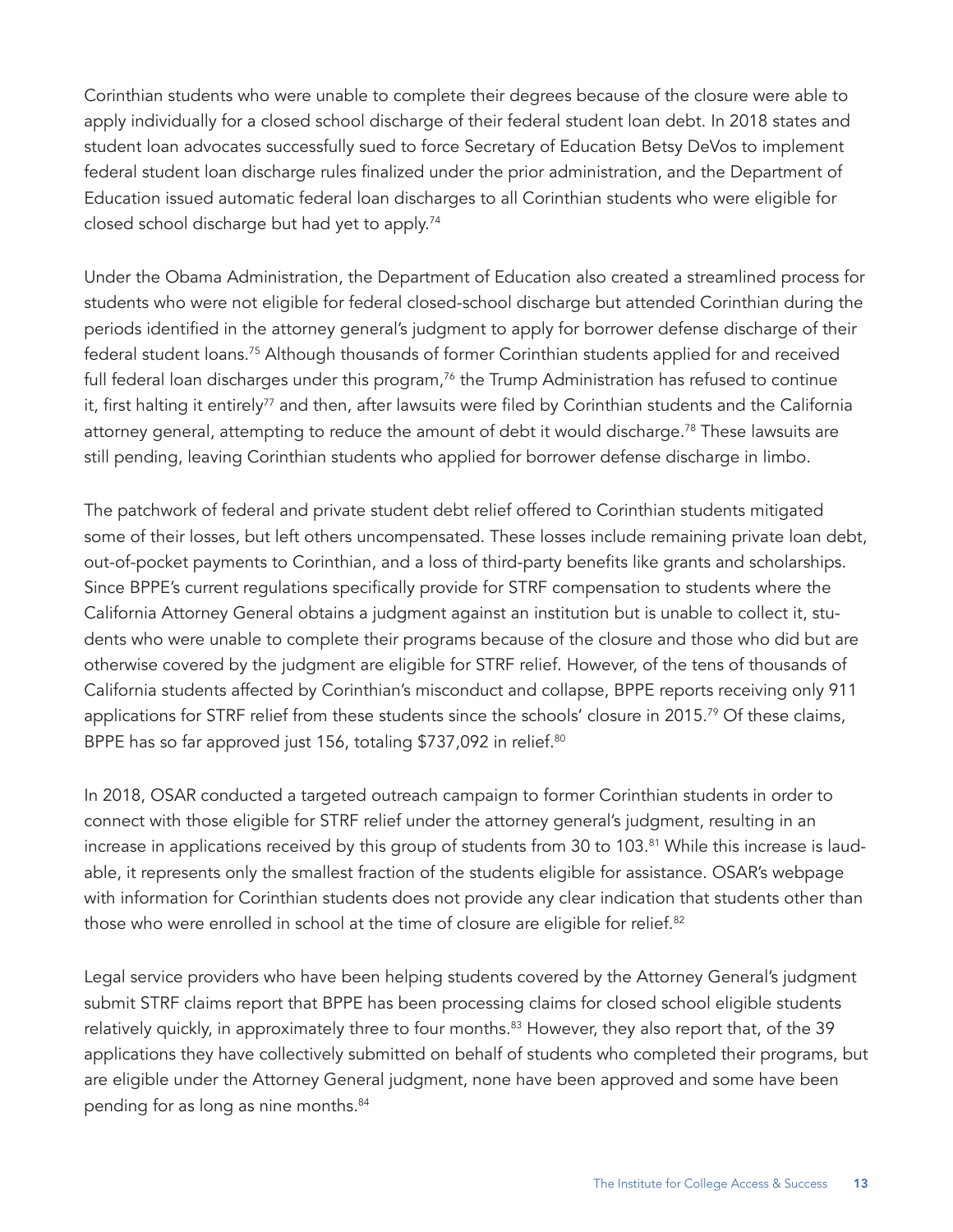# <span id="page-13-0"></span>**POLICY RECOMMENDATIONS**

STRF is funded by payments from private postsecondary students with the understanding that it will be available to provide relief to these students in the event that their education is devalued through school closure or misconduct. There is no indication from the past performance of the fund that providing expanded STRF relief will exhaust it. In fact, STRF's history indicates that relatively few students apply, and interviews with direct service providers indicate that the students who do apply encounter substantial barriers in obtaining relief.

The 2016 statutory amendments that created OSAR designated the office as the "primary point of contact" for California students affected by the unlawful activities or closure of a private postsecondary institution, and for helping those students successfully access STRF and other available relief.<sup>[85](#page-22-0)</sup> However, providing individual assistance to the thousands of California students impacted yearly by school closure and misconduct is an enormous task, and BPPE must also empower OSAR to ensure that relief gets to eligible students who need it efficiently and quickly. Several possible steps are included below.

### 1. BPPE should use its statutory authority to extend STRF relief eligibility to more students harmed by misconduct and illegal acts by private postsecondary institutions.

As discussed above, the Private Postsecondary Education Act gives BPPE discretion to make STRF available not only to students who attended schools that closed before they graduated, but also those whose schools have been found to have committed illegal acts and those for whom it otherwise deems relief to be "appropriate."<sup>[86](#page-22-0)</sup> However, BPPE has rarely used this discretion to extend STRF eligibility to students who do not fit into the categories prescribed by statute, except for judgments obtained by BPPE and the California Attorney General.

BPPE's extension of STRF to California Attorney General Judgments could serve to provide relief to students beyond the Corinthian closures. For example, the California Attorney General is currently pursuing litigation against the for-profit Ashford University for illegal acts strikingly similar to those committed by Corinthian, potentially establishing STRF eligibility for harmed students if a judgment is obtained.<sup>[87](#page-22-0)</sup>

> *"The AG judgment area, this opens up a whole new area of opportunity for the potential of STRF to help students get back on track. It's not as easy to recover lost*  confidence or lost job opportunities but at least it gives them a clean slate."*[88](#page-22-0)*

> > *–Staff Attorney, Legal Aid Foundation of Los Angeles*

However, a California Attorney General judgment is not the only way for BPPE to identify students who were harmed by school misconduct. STRF is available to California students if there is reliable evidence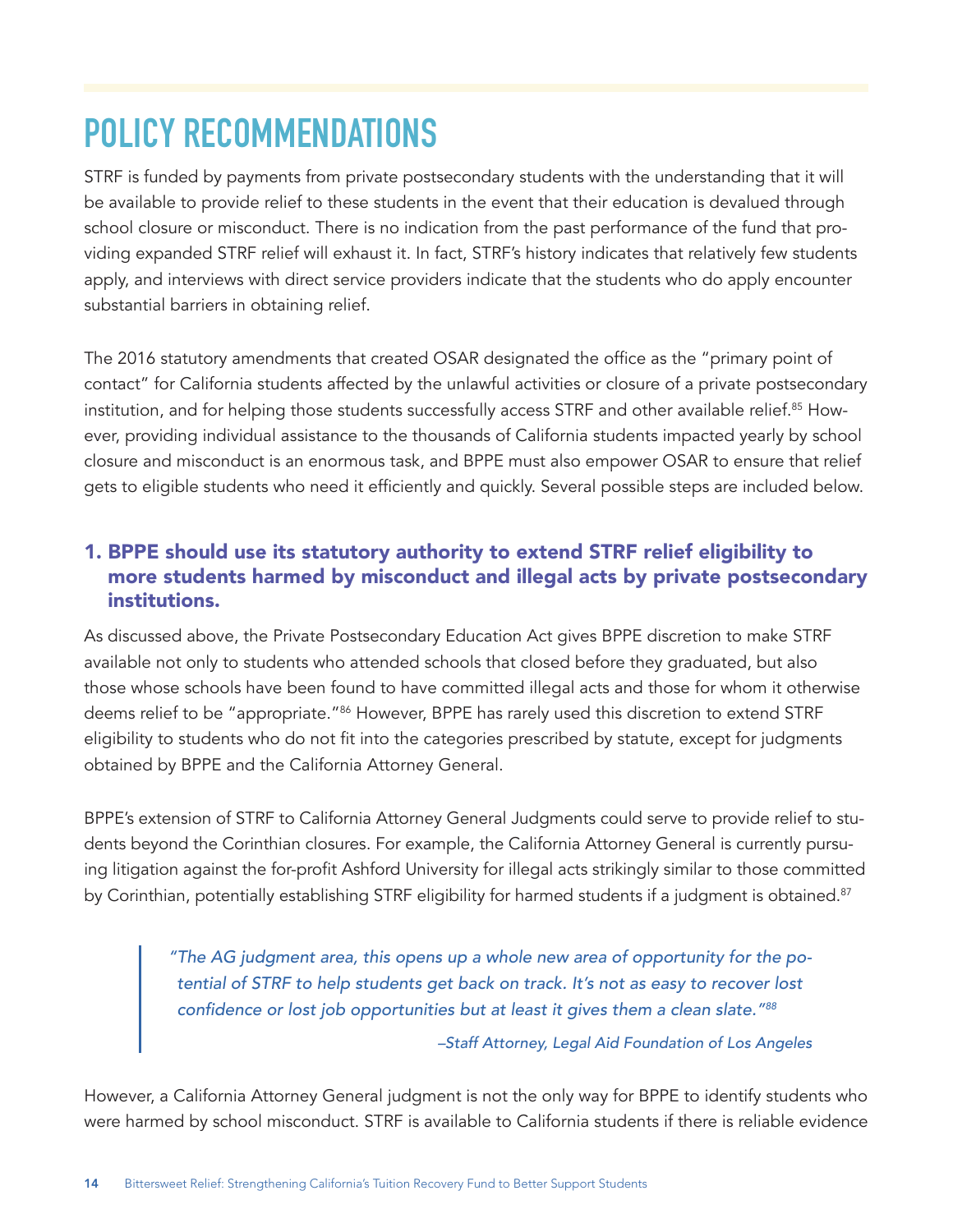<span id="page-14-0"></span>that a the institution has committed misconduct and, in particular, where the evidence shows that an identifiable group of students were subjected to misrepresentations by their school and received no benefit from their degree.

ITT Technical Institute was sued by the federal Consumer Financial Protection Bureau for misleading students about their future job prospects and ability to transfer their credits to nonprofit private or public colleges.<sup>[89](#page-22-0)</sup> ITT students represented by student advocates later filed an action in ITT's bankruptcy that led to the discharge of private student loan debt held by the school's estate.<sup>[90](#page-22-0)</sup> The students' claims included extensive evidence and testimony on ITT's misconduct, including lying to students that their credits were transferable and that an ITT education would help them get a job, and the harm that misconduct caused students.<sup>[91](#page-22-0)</sup>

Marinello Schools of Beauty closed after an investigation by the Department of Education under the Obama Administration led it to bar Marinello's participation in the federal student loan program.<sup>[92](#page-22-0)</sup> The Department's investigation concluded that Marinello fabricated high school diplomas for students to make them eligible for financial aid, overcharged them for their education, and misrepresented the quality and value of its education. The Department's investigation detailed the lack of value provided by Marinello's investigation.

> *"When students enrolled, Marinello staff promised the students they would receive an exceptional education taught by quality staff. Students were promised*  in-depth training in all areas of cosmetology, nails, and barbering. The training *was to include both theory and hands-on work in the clinic; however, students repeatedly informed Department staff that they did not receive the training in all*  functional areas needed to obtain jobs in the field. Students also stated that Mari*nello staff would pull them out of theory instruction in order to work on the clinic*  floor and then would not provide students instruction in the material they missed *as a result of their absence from class. Departmental staff interviewed Marinello cosmetology students who supposedly "graduated" yet were unable to cut hair. The Department also spoke with barbering students who could not perform all of*  the various cuts required to perform successfully in that field. Marinello's failure to ensure students were provided provide training sufficient to obtain jobs in their field of study provides further evidence that the institution's recertification appli*cation should be denied.["93](#page-22-0)*

> > *–Director, Administrative Actions and Appeals Service Group*

In an effort to make STRF relief available to more harmed students, BPPE should use its statutory discretion to provide STRF relief to students subjected to misconduct. Further, BPPE should proactively identify and conduct outreach to particular groups of injured students, based on their school, program, and years of attendance.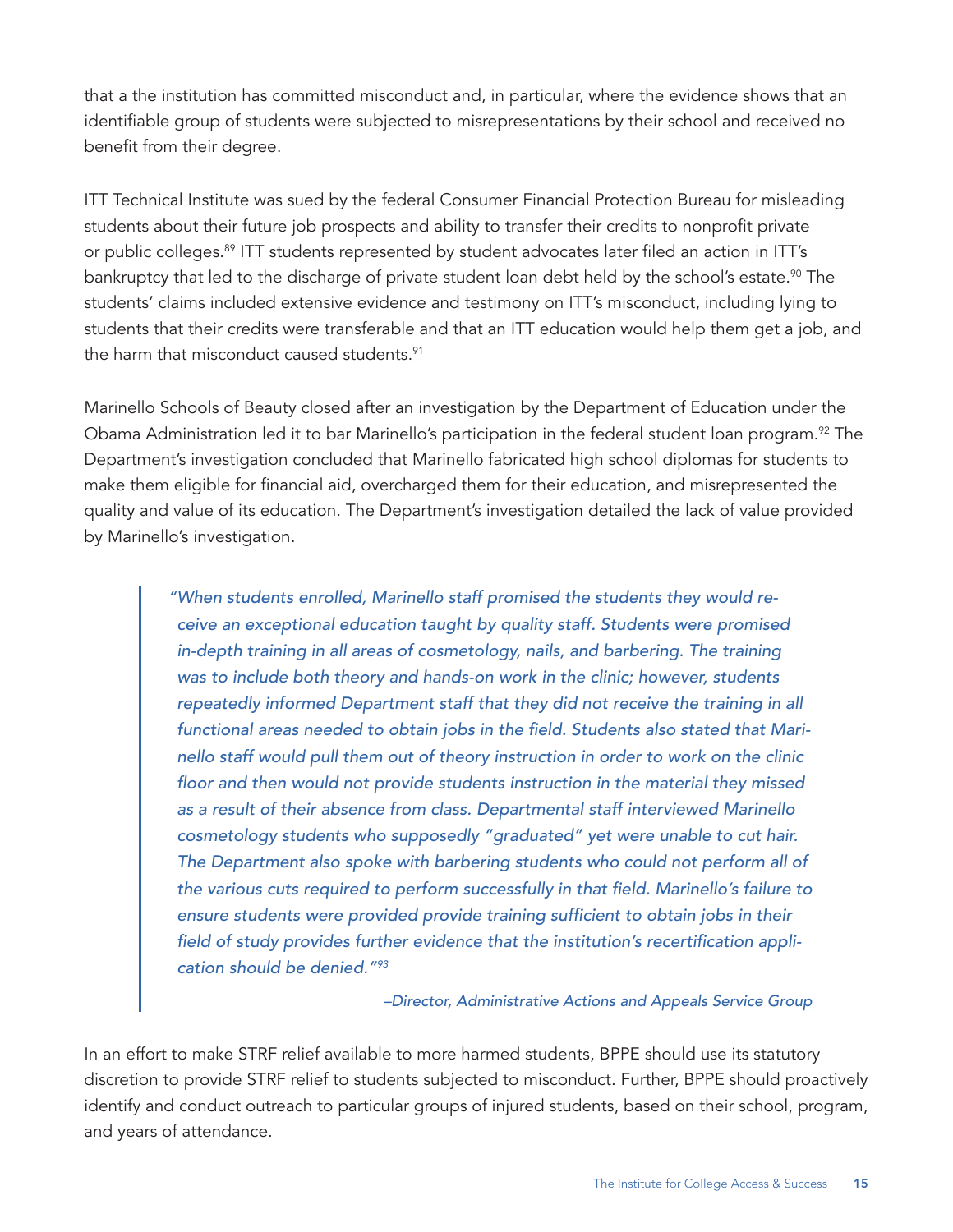#### <span id="page-15-0"></span>2. BPPE and OSAR should make it easier for students to apply for STRF.

Legal advocates report that the STRF application is a substantial barrier to students in need of OSAR's assistance. This barrier can be addressed by reducing the amount of information and the number of documents that students need to provide in their initial application, and by helping them collect the documents needed to calculate the amount of their STRF relief and advising them on related relief programs.

> "*BPPE is taking a friendlier stance with helping students after they submit an application but the initial application is really time consuming and is a big barrier to*  them applying in the first place. The language is not easy to understand, and even the most informed student I met with needed help figuring out which box to check *to claim relief under the AG judgment. It is a lot for a student to go through, particularly when they don't know if they are going to get anything out of it. It would*  be helpful if BPPE simplified the application and allowed students to submit it first, *and then BPPE could let them know what documents they needed.["94](#page-22-0)*

> > *–Former Staff Attorney, Housing and Economic Rights Advocates*

OSAR representatives describe the STRF application process as having two tiers of review, the first to establish eligibility and the second to determine the amount of economic loss the student has suffered.<sup>[95](#page-22-0)</sup> However, even before their eligibility has even been determined, students have to provide extensive information and documentation on their economic loss in their initial application.

The STRF application form requires students to identify the statutory category under which they are claiming relief, asking them not only to produce information and documentation about the payments they made to their school and the student loans and grants that they took out to pay for their education, but also to calculate how much of these funds went to tuition as opposed to other types of economic loss.[96](#page-22-0)

> "The application form assumes that the student can figure out how much of the *loan/grant/cash payments went to tuition versus other recoverable costs, but school accounting does not necessarily show this.*"[97](#page-22-0)

> > *–Senior Attorney, Housing and Economic Rights Advocates*

OSAR representatives say that they have implemented a "case management style approach to working with students which emphasizes customer support and prioritizes identifying the maximum financial relief to which a student is entitled under the current statutes and regulations.["98](#page-22-0) However, for this approach to work, it is imperative that students are able to get applications in the door in the first place. OSAR could greatly improve access by allowing students to apply using a brief plain language application that requests only the minimum information necessary—such as the name of their school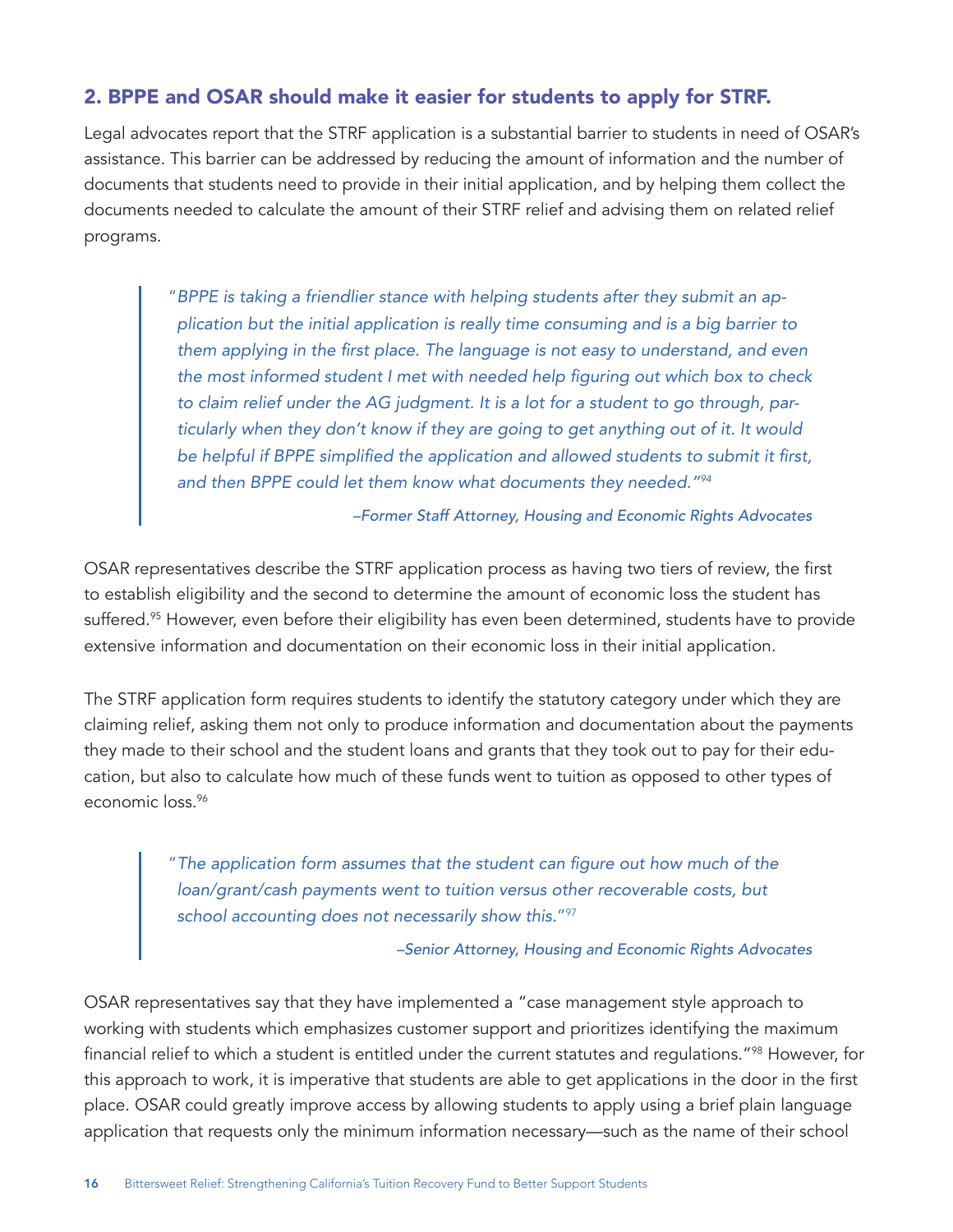<span id="page-16-0"></span>and dates of attendance—to determine whether they are eligible for STRF relief. Feedback from service providers also indicated that it would be helpful to allow students to apply, track the status of their application, and submit any supporting documents online, rather than requiring that all communication happen by mail.

> *"The documentation for STRF applications can be onerous. It would be easier if BPPE accepted online and emailed applications.["99](#page-22-0)*

> > *–Senior Attorney, Housing and Economic Advocates*

By limiting the scope of the initial STRF application to establish that a student is eligible for relief, OSAR could eliminate a significant barrier for the many students who lack information about the extent and nature of their debts and losses following their schools' failure and are therefore most in need of OSAR's advice and assistance.

#### 3. OSAR should take an active role in helping students complete their applications and advocating for their approval.

After a student submits their STRF application, OSAR should work with students to identify their economic losses and to obtain the documents needed to process their claims. As part of its "case work approach," OSAR must recognize that students often struggle to obtain documents from their schools—such as enrollment agreements, receipts and account histories—and should make every effort to work with them to find alternative means of proof.

Presently, even where students receive help from legal services organizations in preparing their application, they often receive multiple requests from BPPE for additional documentation that is often unavailable or duplicated elsewhere. OSAR is in a far better position than students to know the minimum documentation needed to support a STRF application, and should avoid unnecessarily delaying relief by requesting documents from students that are duplicative or that the student has no way of obtaining.

> "Currently, there is no clear standard of what financial documents are required to demonstrate a borrower's economic loss. BPPE should be flexible with what doc*uments students are able to obtain and OSAR should assist students to get the documents that they need (i.e., requests to the appropriate loan holder or bank statements showing payments made)."[100](#page-22-0)*

#### *–Staff Attorney, Legal Aid Foundation of Los Angeles*

Further, as part of the STRF application process, BPPE has authorization to negotiate directly with creditors on behalf of students for a reduction the amount required to pay off the loan, to pay STRF awards directly to the creditor, and to request proof of loan cancellation as contemplated by the STRF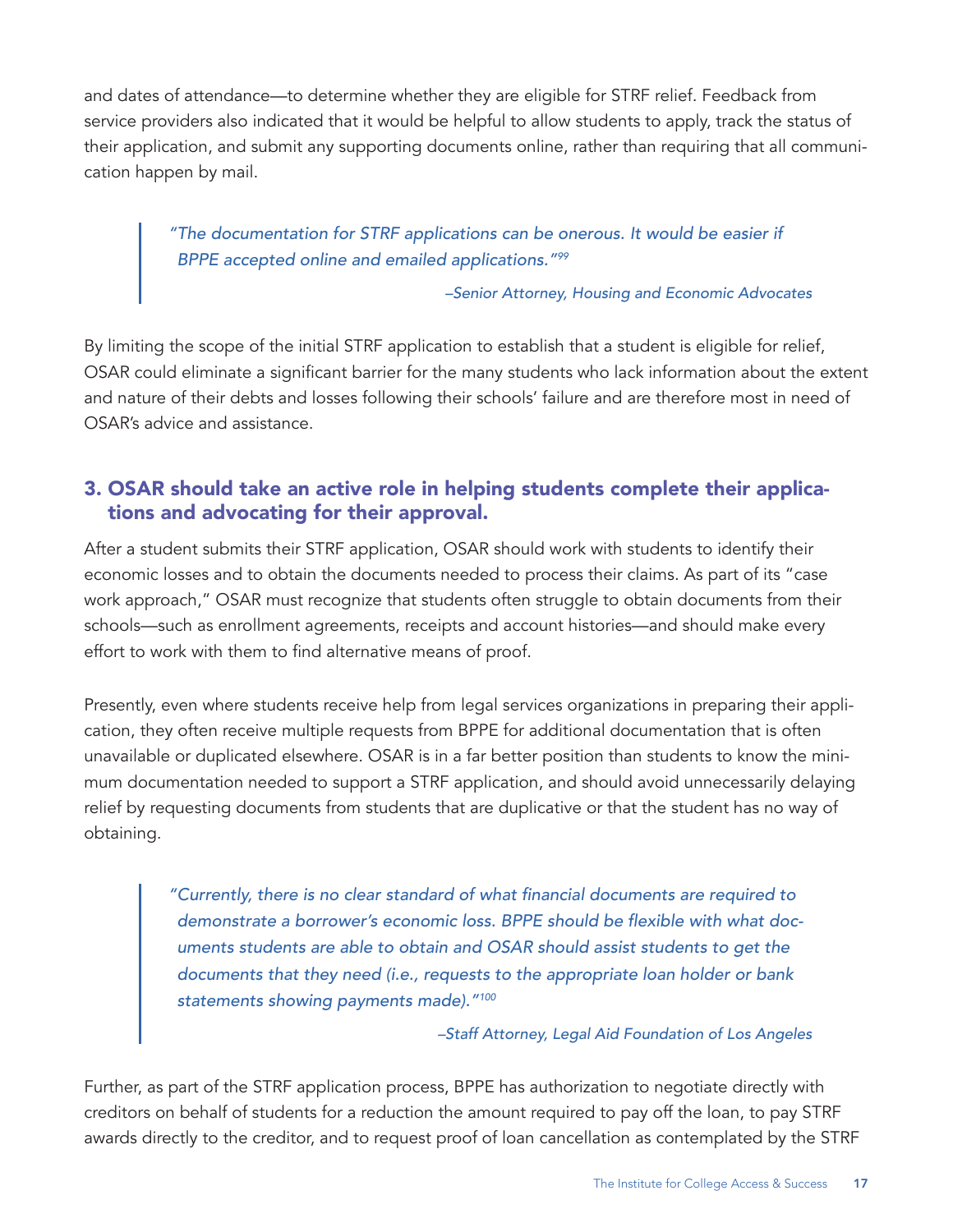<span id="page-17-0"></span>statute and regulation.<sup>101</sup> Whenever possible, OSAR should use this authority to communicate directly with student loan creditors to get the information on loan balances, interest, and payments needed to calculate a student's economic loss at the appropriate time in the application process.

#### 4. BPPE and the California Legislature should ensure that OSAR has the resources to adequately fulfill its statutory duties.

In its annual report to the legislature in 2018, OSAR reported that it had developed procedures to conduct workshops for affected students when it receives notification of a pending closure and, critically, to first contact students identified on school rosters individually to notify them of the workshop and to provide individual counseling for those students who are unable to attend[.102](#page-22-0) OSAR has also greatly expanded its proactive outreach at events for current and prospective students.<sup>103</sup>

Increased outreach activities by OSAR appear to have positively impacted the amount of STRF applications submitted by students, with 1,181 student applications received in fiscal year 2018–19.[104](#page-22-0) However, BPPE only paid 116 STRF claims during this period, suggesting that the timely processing of student claims remains an issue.

| <b>Fiscal Year</b>  | <b>Claims</b><br><b>Received</b><br><b>During FY</b> | <b>Claims in</b><br>progress | Ineligible | $\vert$ Denied $\vert$ | <b>Unable to</b><br>contact | <b>Number</b><br>of STRF<br>claims paid | <b>Total STRF</b><br>payments |
|---------------------|------------------------------------------------------|------------------------------|------------|------------------------|-----------------------------|-----------------------------------------|-------------------------------|
| $2018 - 2019^{105}$ | 1,181                                                | 1,379                        |            | 6                      | 24                          | 116                                     | \$1,027,987.00                |
| 2017-2018           | 385                                                  | 424                          |            |                        | 15                          | 122                                     | \$1,253,802.00                |
| 2016-2017           | 765                                                  | 231                          | 135        | 164                    | 65                          | 302                                     | \$1,609,709.63                |

Providing individualized assistance to students is, and should be, time intensive. OSAR's statutory responsibilities include not only helping eligible students obtain STRF relief, but also helping them access the other relief programs that they are eligible for including federal loan discharge.<sup>[106](#page-22-0)</sup> One legal services attorney interviewed for this report estimated that it takes her approximately five to fifteen hours to help a student apply for federal student loan discharge and STRF relief.<sup>[107](#page-22-0)</sup>

OSAR currently has eight staff positions allocated with some degree of STRF assistance—ranging from 25 percent to 75 percent—in their job description.<sup>[108](#page-22-0)</sup> Given the amount of time it takes to assist a student with the application process, and the roughly 1,300 STRF applications still in progress, it is clear that this level of staffing is not sufficient to allow OSAR to provide the level of individualized assistance contemplated by the legislation that created it. BPPE and state policymakers must therefore take steps to ensure that OSAR has the resources to adequately fulfill its statutory duties and to be able to provide assistance to all impacted students.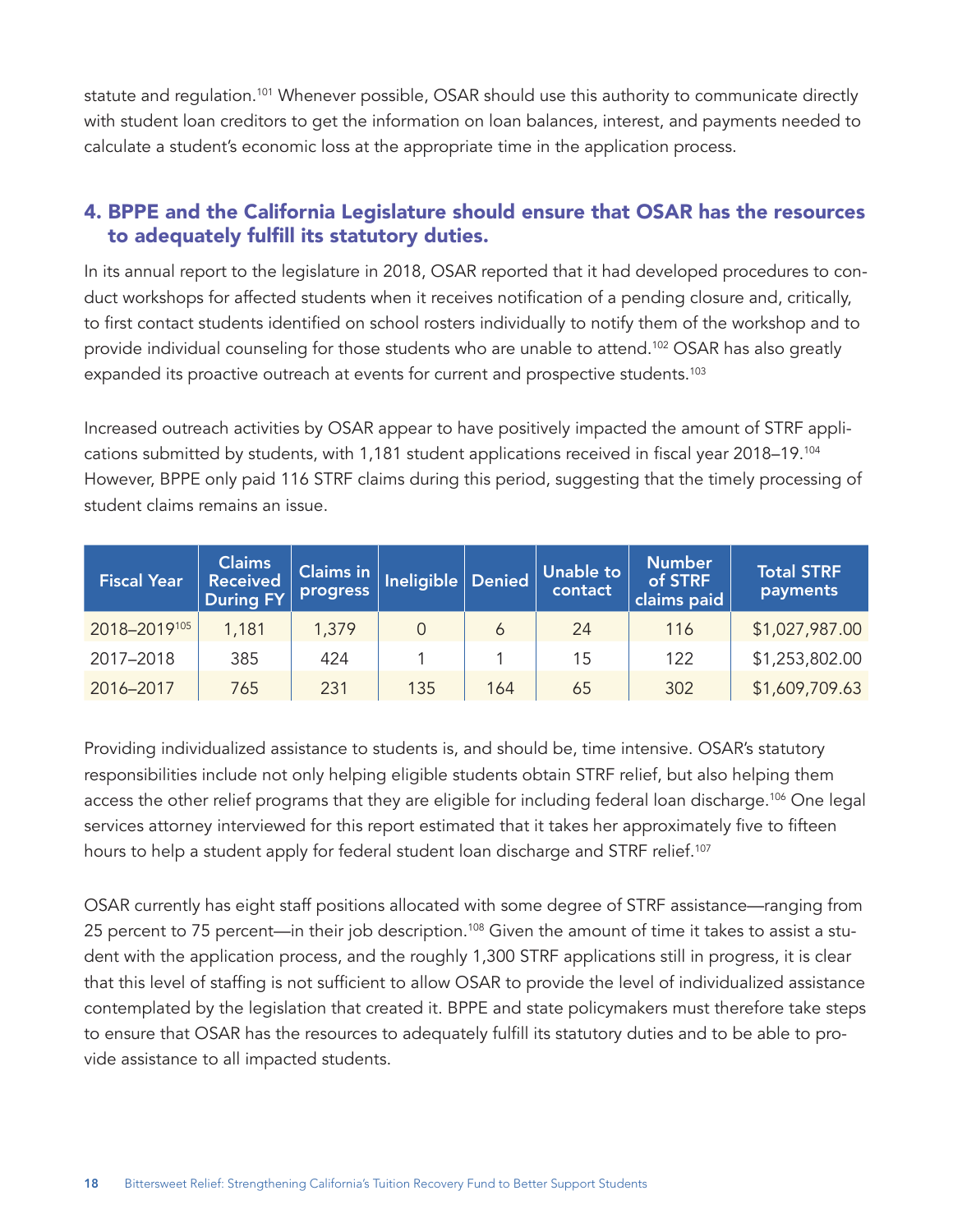#### <span id="page-18-0"></span>5. BPPE should prioritize closed school student record retention and accessibility.

Schools that close without establishing reliable custodianship of student records leave students at a substantial disadvantage when they apply for STRF or certain types of federal discharge relief. Although California institutions are legally required to provide BPPE with a plan to make student records available through a third party such as a custodian of records, or to provide these documents directly to BPPE prior to closure,<sup>[109](#page-22-0)</sup> in many cases the available documents are limited or unavailable, leaving students who need financial records or enrollment agreements in order to obtain STRF or federal loan discharge relief without options.

As a result, upon being notified of a school's closure, BPPE should take steps ensure that the school provides for adequate maintenance of not only transcripts, but also enrollment and accounting records that may be critical to students' ability to obtain relief. BPPE currently maintains records for more than 20 closed schools.<sup>110</sup> To the extent that BPPE lacks the resources to maintain student records for every school that closes, it should at least develop minimum standards for custodians of records that ensure that students can readily obtain essential documents related to their education. Doing so will ensure that BPPE, OSAR, and students have access to the necessary documentation.

### **CONCLUSION**

STRF is a critical resource for California students harmed by failing schools, but it is clear that improvements to visibility, accessibility to students, and eligibility are needed in order to better serve students. STRF has the potential to provide relief to many more students than are currently being served, and it is essential California takes steps to make that relief more readily available.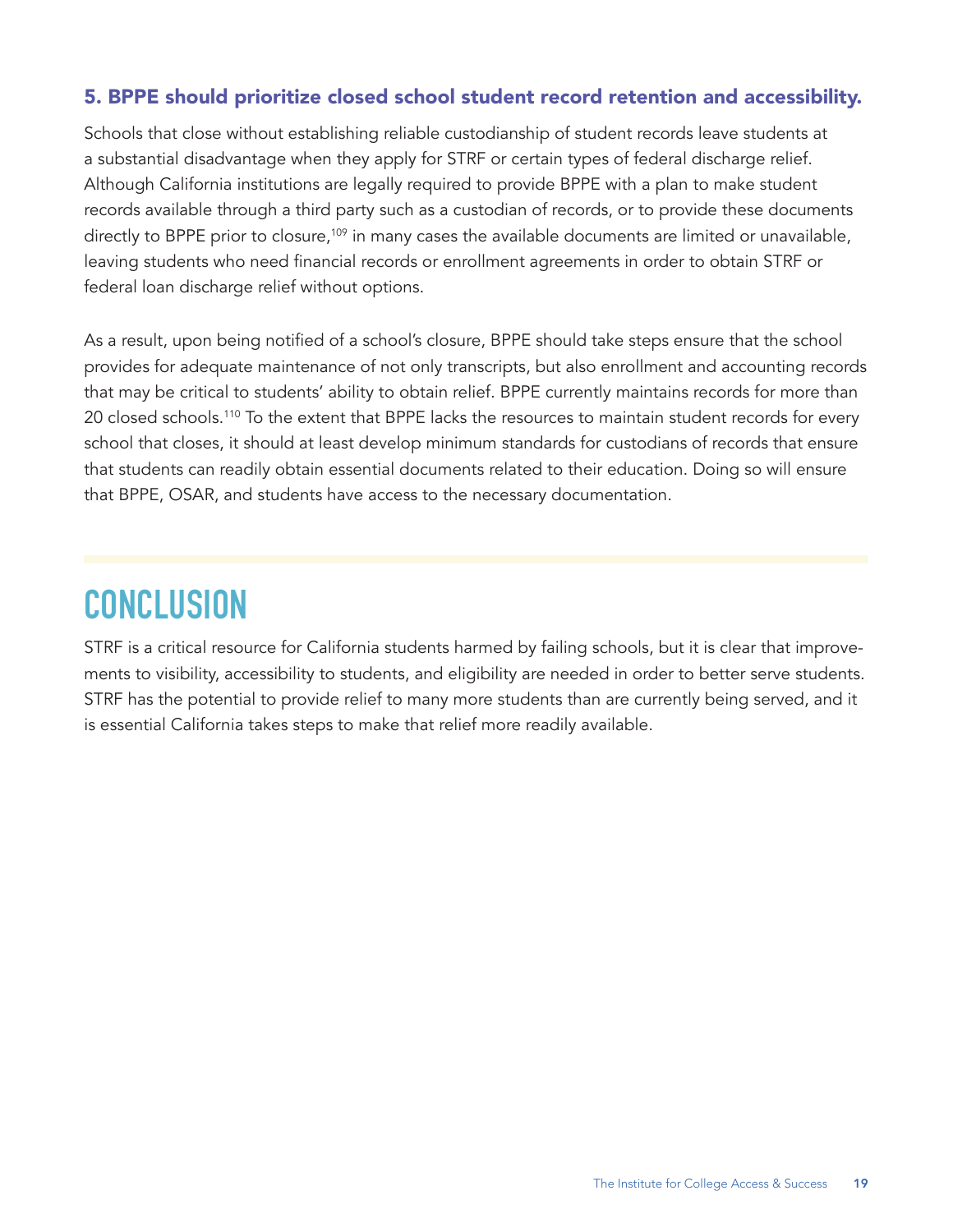### <span id="page-19-0"></span>**ENDNOTES**

- [1](#page-3-0) See e.g. 20 U.S.C. § 1087(c)(1), 34 C.F.R. § 685.214 (Closed School discharge for Federal Direct Loans); 20 U.S.C.S. § 1087e(h), 34 C.F.R. § 685.206(c) (Borrower Defense discharge for Federal Direct Loans).
- [2](#page-3-0) Danielle Douglas-Gabriel, Feds to Forgive Loans for Thousands of Students Whose Colleges Closed, WASH. POST (Dec. 14, 2018), https://wapo.st/2GlzblZ.
- [3](#page-3-0) Cal Educ. Code § 94923(a).
- [4](#page-3-0) Cal. Educ. Code § 94858. See also Cal. Educ. Code § 94874(i) (Institutions exempted from the Private Postsecondary Education Act include those "accredited by the Accrediting Commission for Senior Colleges and Universities, Western Association of Schools and Colleges, or the Accrediting Commission for Community and Junior Colleges, Western Association of Schools and Colleges.")
- [5](#page-3-0) Bureau for Private Postsecondary Education, 2016 Annual Report Summary, [https://www.bppe.ca.gov/annual\\_re](https://www.bppe.ca.gov/annual_report/2016_summary.shtml)[port/2016\\_summary.shtml](https://www.bppe.ca.gov/annual_report/2016_summary.shtml) (last visited July 21, 2019).
- [6](#page-4-0) 1978 Cal. Stats ch. 975.
- [7](#page-4-0) 1989 Cal ALS 1239, 1989 Cal AB 1402, 1989 Cal Stats. ch. 1239; 1989 Cal ALS 1307, 1989 Cal SB 190, 1989 Cal Stats. ch. 1307.
- [8](#page-4-0) 2009 Cal ALS 310, 2009 Cal AB 48, 2009 Cal Stats. ch. 310.
- [9](#page-4-0) 2009 Cal ALS 310, 2009 Cal AB 48, 2009 Cal Stats. ch. 310. See also Cal Ed Code 94923(b)(1).
- [10](#page-4-0) 2016 Cal ALS 593, 2016 Cal SB 1192.
- [11](#page-4-0) 2016 Cal ALS 593, 2016 Cal SB 1192.
- [12](#page-4-0) 2016 Cal ALS 593, 2016 Cal SB 1192.
- [13](#page-4-0) Bureau for Private Postsecondary Education, Sunset Review Report 2015, Vol. 1, p. 43, available at [https://www.bppe.](https://www.bppe.ca.gov/annual_report/sunset2015_vol1.pdf) [ca.gov/annual\\_report/sunset2015\\_vol1.pdf](https://www.bppe.ca.gov/annual_report/sunset2015_vol1.pdf). ("During 2015, the Bureau experienced the largest school closure to date... This closure impacted eleven Everest and two WyoTech campuses and their 4,000+ students that were enrolled at the time of the school closure. Additionally, Heald College enrolled 7,000+ students).
- [14](#page-4-0) Solomon Moore, More Student Borrowers May Be Eligible to Cancel Federal Student Loans Than Have Applied for Relief, EdSource (July 19, 2018), <https://edsource.org/2018/forprofit/600346>. (The author analyzes federal data to calculate the number of students enrolled in these institutions during the year of their closure).
- [15](#page-4-0) Kurt Snibbe, Westwood College Announces Closure, THE PRESS-ENTERPRISE (Nov. 13, 2015), [https://www.](https://www.pe.com/2015/11/13/higher-education-westwood-college-announces-closure/) [pe.com/2015/11/13/higher-education-westwood-college-announces-closure/](https://www.pe.com/2015/11/13/higher-education-westwood-college-announces-closure/).
- [16](#page-4-0) Assemblymember Medina Statement on Immediate Closure of Brightwood College Campuses (Dec. 11, 2018), [https://](https://a61.asmdc.org/press-releases/assemblymember-medina-statement-immediate-closure-brightwood-college-campuses) [a61.asmdc.org/press-releases/assemblymember-medina-statement-immediate-closure-brightwood-college-campuses](https://a61.asmdc.org/press-releases/assemblymember-medina-statement-immediate-closure-brightwood-college-campuses).
- [17](#page-4-0) Danielle Douglas-Gabriel, Argosy University Closes Its Doors; Students Scramble to Transfer, WASH. POST (March 10, 2019), [https://www.washingtonpost.com/education/2019/03/09/argosy-university-closes-its-doors-students-scram](https://www.washingtonpost.com/education/2019/03/09/argosy-university-closes-its-doors-students-scramble-transfer/?utm_term=.c6e527708002)[ble-transfer/?utm\\_term=.c6e527708002](https://www.washingtonpost.com/education/2019/03/09/argosy-university-closes-its-doors-students-scramble-transfer/?utm_term=.c6e527708002).
- [18](#page-5-0) Declaration of Eileen Connor in support of Class Complaint of Jorge Villalba, et al., Exhibit 10, p. 7, Jorge Villalba, et al. v. ITT Educational Services Inc., et al., Case No. 16-07207-JMC-7A (Bankr. S.D. Ind.), filed Jan. 3, 2017, available at: [https://predatorystudentlending.org/wp-content/uploads/2018/02/Exhibit-10-ITT-misrepresenting-that-cred](https://predatorystudentlending.org/wp-content/uploads/2018/02/Exhibit-10-ITT-misrepresenting-that-credits-would-transfer-670-statements.pdf)[its-would-transfer-670-statements.pdf](https://predatorystudentlending.org/wp-content/uploads/2018/02/Exhibit-10-ITT-misrepresenting-that-credits-would-transfer-670-statements.pdf).
- [19](#page-5-0) Id. at Exhibit 1, p. 13. [https://predatorystudentlending.org/wp-content/uploads/2018/02/Exhibit-1-ITT-degree-operat](https://predatorystudentlending.org/wp-content/uploads/2018/02/Exhibit-1-ITT-degree-operating-as-a-disadvantage-in-the-job-market-521-statements.pdf)[ing-as-a-disadvantage-in-the-job-market-521-statements.pdf.](https://predatorystudentlending.org/wp-content/uploads/2018/02/Exhibit-1-ITT-degree-operating-as-a-disadvantage-in-the-job-market-521-statements.pdf)
- [20](#page-5-0) Danielle Douglas-Gabriel, For-profit Corinthian Colleges Files for Bankruptcy, WASH. POST (May 4, 2015), [https://www.](https://www.washingtonpost.com/news/business/wp/2015/05/04/for-profit-corinthian-colleges-files-for-bankruptcy/?utm_term=.f18bf829017c) [washingtonpost.com/news/business/wp/2015/05/04/for-profit-corinthian-colleges-files-for-bankruptcy/?utm\\_term=.](https://www.washingtonpost.com/news/business/wp/2015/05/04/for-profit-corinthian-colleges-files-for-bankruptcy/?utm_term=.f18bf829017c) [f18bf829017c](https://www.washingtonpost.com/news/business/wp/2015/05/04/for-profit-corinthian-colleges-files-for-bankruptcy/?utm_term=.f18bf829017c); Jim Christie, ITT Educational Services Files for Bankruptcy to Start Liquidation, REUTERS (Sep. 16, 2016), [https://www.reuters.com/article/us-itt-education-bankruptcy/itt-educational-services-files-for-bankruptcy-to-start-liquida](https://www.reuters.com/article/us-itt-education-bankruptcy/itt-educational-services-files-for-bankruptcy-to-start-liquidation-idUSKCN11N01U)[tion-idUSKCN11N01U.](https://www.reuters.com/article/us-itt-education-bankruptcy/itt-educational-services-files-for-bankruptcy-to-start-liquidation-idUSKCN11N01U)
- [21](#page-5-0) Cal. Ed. Code 94924.
- [22](#page-5-0) Cal. Educ. Code § 94925(a).
- [23](#page-5-0) Cal. Ed. Code 94925(b).
- [24](#page-6-0) Data on STRF balances from FYs 2012/2013 is available in the meeting materials produced by BPPE for the May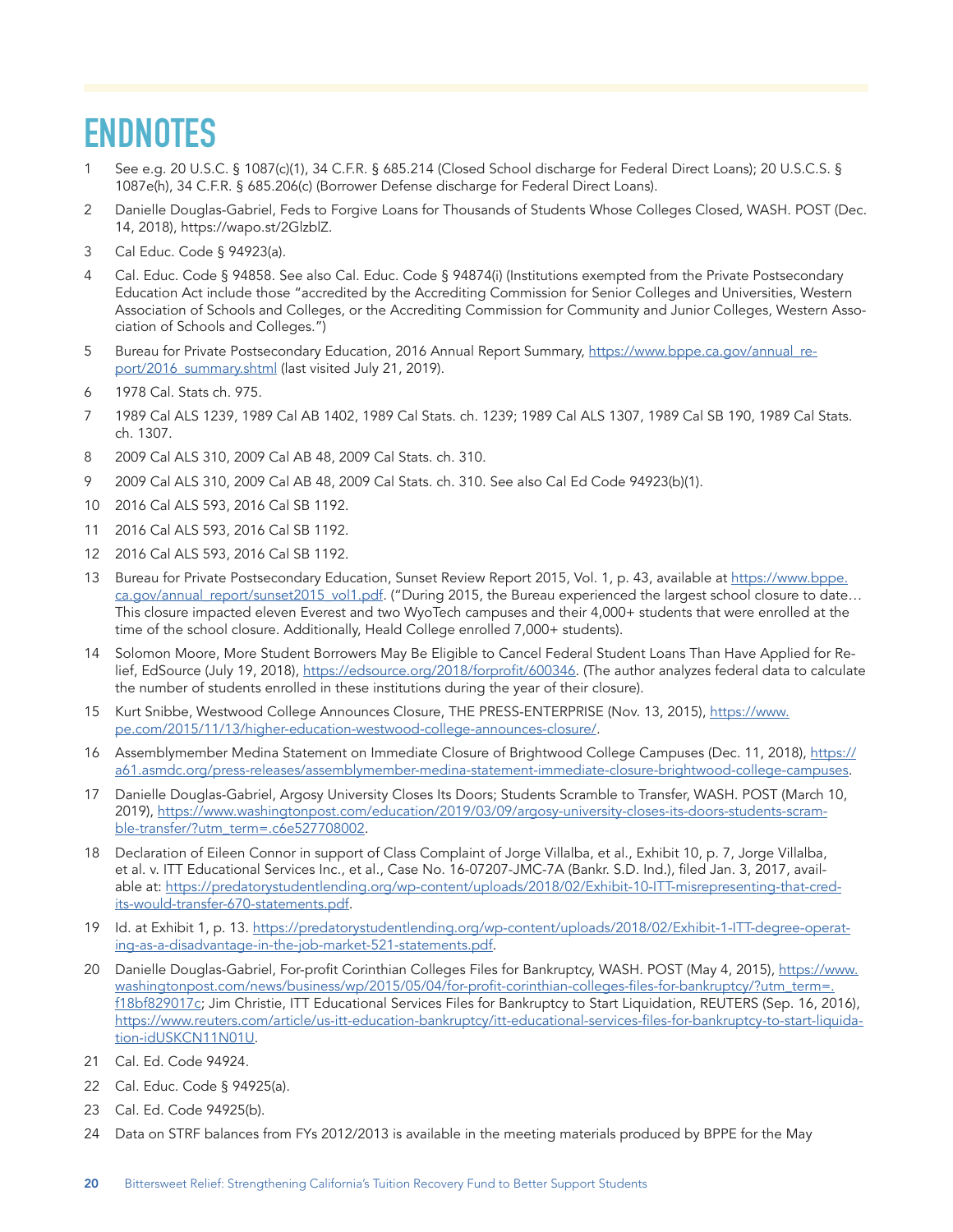<span id="page-20-0"></span>17, 2017 session of BPPE's Advisory Committee (available at: [https://www.bppe.ca.gov/about\\_us/meetings/materi](https://www.bppe.ca.gov/about_us/meetings/materials/20170517.pdf)[als/20170517.pdf](https://www.bppe.ca.gov/about_us/meetings/materials/20170517.pdf)). STRF balances for subsequent years was provided by the BPPE to TICAS for this report.

- Data available in the meeting materials prepared by BPPE for the August 17, 2016 meeting of BPPE Advisory Committee (available at: [https://www.bppe.ca.gov/about\\_us/meetings/materials/20160817.pdf](https://www.bppe.ca.gov/about_us/meetings/materials/20160817.pdf)).
- Id.
- Interview with Josephine Lee, Staff Attorney, Legal Aid Foundation of Los Angeles, July 15, 2019.
- Summary of STRF activity as of 4/29/2019 provided to TICAS by OSAR.
- Cal. Educ. Code § 94923(b)(2)(A).
- A post-closure program that allows students to complete their degrees at another school.
- Cal. Educ. Code § 94866 (defining a teach-out as "the arrangements an institution makes for its students to complete their educational programs when the institution ceases to operate.").
- Cal. Educ. Code § 94923(b)(2)(B).
- See e.g. 20 U.S.C. § 1087(c)(1), 34 C.F.R. § 685.214 (Closed School discharge for Federal Direct Loans).
- Cal. Educ. Code § 94923(d); Cal. Code Regs. tit. 5, § 76200(d).
- Cal. Educ. Code § 94923(b)(2)(A).
- Cal. Educ. Code § 94923(b)(2)(C).
- BPPE Advisory Committee Meeting Minutes for August 19, 2015, available at: [https://www.bppe.ca.gov/about\\_us/](https://www.bppe.ca.gov/about_us/meetings/minutes_20150819.pdf) [meetings/minutes\\_20150819.pdf](https://www.bppe.ca.gov/about_us/meetings/minutes_20150819.pdf) (Ms. Reiter asked if when a student graduates, and in the near future the school closes, whether STRF is available for that student. Ms. Cooney stated that the student did not suffer an economic loss due to the student obtaining their degree; therefore they are not eligible for STRF. Ms. Wenzel clarified that the Bureau reviews those cases for students who graduated within 120 days of school closure; however, most requests come from students who graduated years before closure.")
- OSAR, Student Assistance, [https://www.osar.bppe.ca.gov/student\\_assistance.shtml](https://www.osar.bppe.ca.gov/student_assistance.shtml) (last visited July 21, 2019); Bureau for Private Postsecondary Education, Student Tuition Recovery Fund, <https://www.bppe.ca.gov/students/strf.shtml>(last visited July 21, 2019).
- The language preceding the enumerated categories of eligible students reads: "The following students, and any other students deemed appropriate, are eligible for payment from the Student Tuition Recovery Fund…" Cal. Educ. Code § 94923(b)(2) (emphasis added).
- See Cal. Educ. Code § 94923(b)(E)-(G).
- Cal. Educ. Code § 94923(b)(E),(G).
- Cal. Code Regs. tit. 5, § 76212.
- Cal. Code Regs. tit. 5, § 76212(c).
- Cal. Educ. Code § 94923(b)(F).
- See e.g. 20 U.S.C.S. § 1087e(h), 34 C.F.R. § 685.206(c) (Borrower Defense discharge for Federal Direct Loans); 20 U.S.C. § 1087(c)(1), 34 C.F.R. § 685.216. (Unpaid Refund discharge for Federal Direct Loans).
- 34 C.F.R. § 685.222(b).
- Cal. Educ. Code § 94923(f).
- Cal. Educ. Code § 94923(d); Cal. Code Regs. tit. 5, § 76200(d).
- Id.
- Cal. Educ. Code § 94923(f). AB 1346, a bill to amend STRF regulations, would extend the definition of "economic loss" to include these expenses. The bill is currently pending before the California Legislature.
- CA Assembly Bill 1346, available at [https://leginfo.legislature.ca.gov/faces/billTextClient.xhtml?bill\\_](https://leginfo.legislature.ca.gov/faces/billTextClient.xhtml?bill_id=201920200AB1346) [id=201920200AB1346](https://leginfo.legislature.ca.gov/faces/billTextClient.xhtml?bill_id=201920200AB1346).
- Cal. Educ. Code § 94923(e).
- Cal. Educ. Code § 94923(f).
- Bureau for Private Postsecondary Education, Application for Student Tuition Recovery Fund, available at: [https://www.](https://www.bppe.ca.gov/forms_pubs/strf_application.pdf) [bppe.ca.gov/forms\\_pubs/strf\\_application.pdf.](https://www.bppe.ca.gov/forms_pubs/strf_application.pdf)
- Cal. Educ. Code § 94927.5.
- Interview with Josephine Lee, Staff Attorney, Legal Aid Foundation of Los Angeles, July 15, 2019.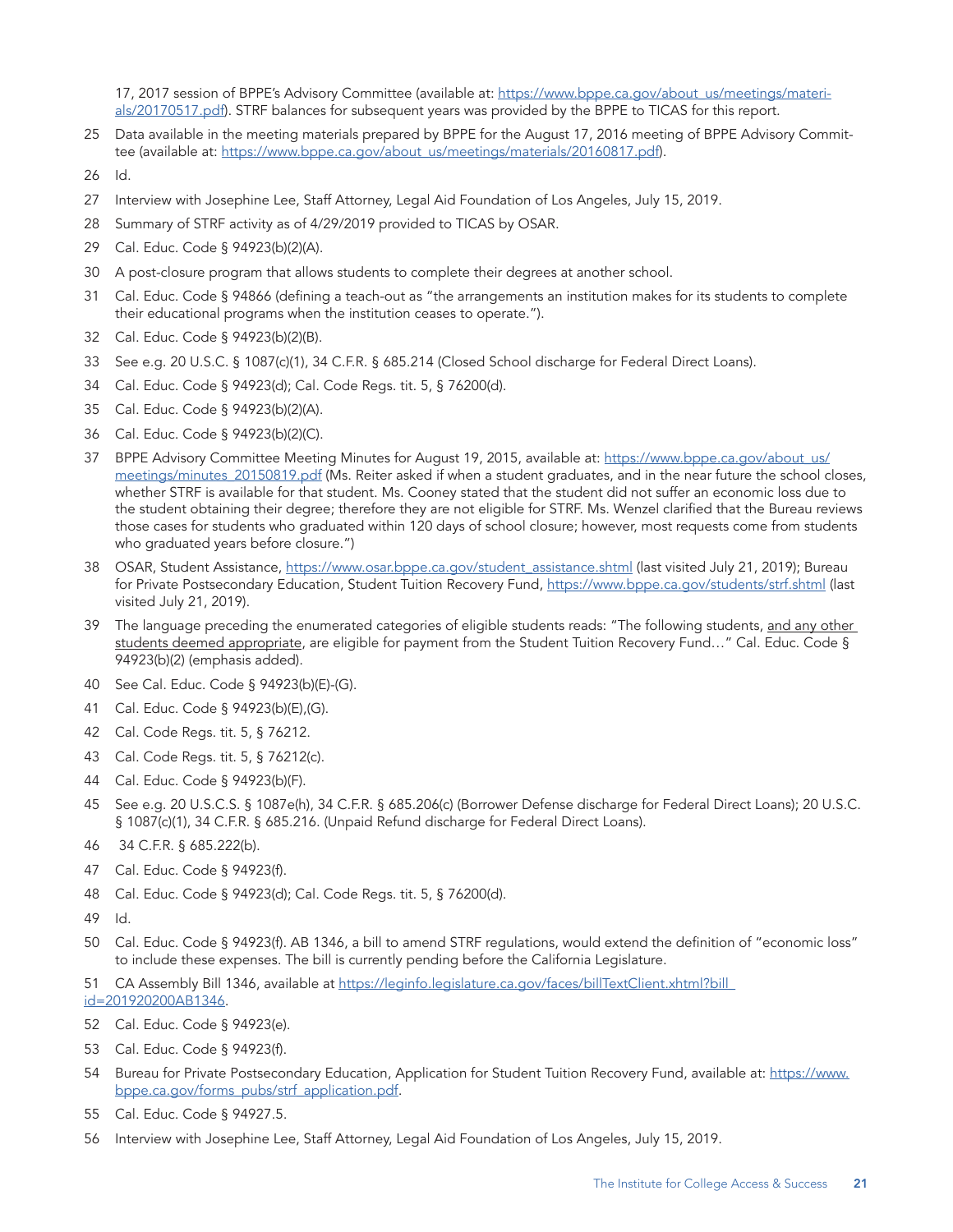- <span id="page-21-0"></span>[57](#page-10-0) Interview with Megumi Tsutsui, former Staff Attorney, Housing and Economic Rights Advocates, July 16, 2019.
- [58](#page-10-0) Cal. Educ. Code § 94923(f).
- [59](#page-10-0) Cal. Code Regs. tit. 5, § 76210(b),(c).
- [60](#page-10-0) Interview with Josephine Lee, Staff Attorney, Legal Aid Foundation of Los Angeles, July 15, 2019.
- [61](#page-10-0) Cal. Code Regs. tit. 5, § 76210(a) ("A student seeking reimbursement under the Fund that includes student loans as part of the claim shall make reasonable attempts to obtain a loan discharge directly from the loan holder before the Bureau will complete the processing of the student's application for payment…")
- [62](#page-10-0) Erica L. Green, Education Department Has Stalled on Debt Relief for Defrauded Students, N.Y. TIMES (April 5, 2019), <https://www.nytimes.com/2019/04/05/us/politics/betsy-devos-student-loan-debt-relief.html>.
- 63 Corinthian's Heald College campuses were exempt from BPPE licensing and STRF requirements at the time of the schools' closure and Heald students were not initially eligible for STRF. In 2016, the California legislature extended STRF relief to Heald students retroactively through amendment of the California Postsecondary Education Act. See 2016 Cal ALS 593, 2016 Cal SB 1192, 2016 Cal Stats. ch. 593.
- [64](#page-11-0) Bureau for Private Postsecondary Education, Sunset Review Report 2015, Vol. 1, p. 43, available at [https://www.bppe.](https://www.bppe.ca.gov/annual_report/sunset2015_vol1.pdf) [ca.gov/annual\\_report/sunset2015\\_vol1.pdf](https://www.bppe.ca.gov/annual_report/sunset2015_vol1.pdf).
- [65](#page-11-0) Cal. Educ. Code § 94926.
- [66](#page-11-0) U.S. Department of Education Fines Corinthian Colleges \$30 million for Misrepresentation (April 14, 2015), [https://www.](https://www.ed.gov/news/press-releases/us-department-education-fines-corinthian-colleges-30-million-misrepresentation) [ed.gov/news/press-releases/us-department-education-fines-corinthian-colleges-30-million-misrepresentation](https://www.ed.gov/news/press-releases/us-department-education-fines-corinthian-colleges-30-million-misrepresentation).
- [67](#page-11-0) Complaint, California v. Heald College et al., No. 13-534793 (filed Oct. 10, 2013), available at: [https://oag.ca.gov/sys](https://oag.ca.gov/system/files/attachments/press_releases/Complaint%2C%20filed%20stamped_0.pdf)[tem/files/attachments/press\\_releases/Complaint%2C%20filed%20stamped\\_0.pdf](https://oag.ca.gov/system/files/attachments/press_releases/Complaint%2C%20filed%20stamped_0.pdf)?.
- [68](#page-11-0) Complaint, Consumer Financial Protection Bureau v. Corinthian Colleges, No. 14-7194 (filed Sept. 16, 2014), available at: [http://files.consumerfinance.gov/f/201409\\_cfpb\\_complaint\\_corinthian.pdf](http://files.consumerfinance.gov/f/201409_cfpb_complaint_corinthian.pdf).
- [69](#page-11-0) Danielle Douglas-Gabriel, For-profit Corinthian Colleges Files for Bankruptcy, WASH. POST (May 4, 2015), [https://www.](https://www.washingtonpost.com/news/business/wp/2015/05/04/for-profit-corinthian-colleges-files-for-bankruptcy/?utm_term=.f18bf829017c) [washingtonpost.com/news/business/wp/2015/05/04/for-profit-corinthian-colleges-files-for-bankruptcy/?utm\\_term=.](https://www.washingtonpost.com/news/business/wp/2015/05/04/for-profit-corinthian-colleges-files-for-bankruptcy/?utm_term=.f18bf829017c) [f18bf829017c](https://www.washingtonpost.com/news/business/wp/2015/05/04/for-profit-corinthian-colleges-files-for-bankruptcy/?utm_term=.f18bf829017c)
- [70](#page-11-0) Notice of Motion of CCI Student Creditors Trust for Entry of an Order Establishing Procedures Regarding the Retention, Abandonment, or Disposal of Student Records (October 18, 2016), available at: [https://www.bppe.ca.gov/students/co](https://www.bppe.ca.gov/students/corinthian_courtdoc.pdf)[rinthian\\_courtdoc.pdf](https://www.bppe.ca.gov/students/corinthian_courtdoc.pdf).
- [71](#page-11-0) Attorney General Kamala D. Harris Obtains \$1.1 Billion Judgment Against Predatory For-Profit School Operator (March 23, 2016), [https://oag.ca.gov/news/press-releases/attorney-general-kamala-d-harris-obtains-11-billion-judg](https://oag.ca.gov/news/press-releases/attorney-general-kamala-d-harris-obtains-11-billion-judgment-against-predatory)[ment-against-predatory.](https://oag.ca.gov/news/press-releases/attorney-general-kamala-d-harris-obtains-11-billion-judgment-against-predatory)
- [72](#page-11-0) See Complaint at 2 ¶ 2, California v. Heald College et al., No. 13-534793 (filed Oct. 10, 2013), available at [https://oag.](https://oag.ca.gov/system/files/attachments/press_releases/People%20v.%20US%20Dept.%20of%20Educ.%20FILED.pdf) [ca.gov/system/files/attachments/press\\_releases/People%20v.%20US%20Dept.%20of%20Educ.%20FILED.pdf](https://oag.ca.gov/system/files/attachments/press_releases/People%20v.%20US%20Dept.%20of%20Educ.%20FILED.pdf).
- [73](#page-11-0) Attorney General Becerra Announces Settlement That Provides Over \$51M in Debt Relief to Former Corinthian Students in California (Aug. 18, 2017), [https://oag.ca.gov/news/press-releases/attorney-general-becerra-announces-settle](https://oag.ca.gov/news/press-releases/attorney-general-becerra-announces-settlement-provides-over-51m-debt-relief)[ment-provides-over-51m-debt-relief](https://oag.ca.gov/news/press-releases/attorney-general-becerra-announces-settlement-provides-over-51m-debt-relief); Attorney General Becerra Secures \$67 Million in Debt Relief for Defrauded Former Corinthian Students in California (June 14, 2018), [https://oag.ca.gov/news/press-releases/attorney-general-becerra-se](https://oag.ca.gov/news/press-releases/attorney-general-becerra-secures-67-million-debt-relief-defrauded-former)[cures-67-million-debt-relief-defrauded-former](https://oag.ca.gov/news/press-releases/attorney-general-becerra-secures-67-million-debt-relief-defrauded-former).
- [74](#page-12-0) Stacy Cowley, Education Dept. Will Cancel \$150 Million in Student Debt After Judge's Order, N.Y. TIMES (Dec. 14, 2018),<https://www.nytimes.com/2018/12/14/business/student-loan-debt-forgiveness.html>.
- [75](#page-12-0) See e.g. Manriquez v. Devos, 345 F. Supp. 3d 1077, 1087 (N.D. Cal. 2018).
- [76](#page-12-0) See e.g. Manriquez v. Devos, 345 F. Supp. 3d 1077, 1087 (N.D. Cal. 2018).
- [77](#page-12-0) See e.g. Manriquez v. Devos, 345 F. Supp. 3d 1077, 1089 (N.D. Cal. 2018).
- [78](#page-12-0) See e.g. Manriquez v. Devos, 345 F. Supp. 3d 1077, 1090 (N.D. Cal. 2018).
- [79](#page-12-0) Summary of STRF activity as of 4/29/2019 provided to TICAS by OSAR.
- [80](#page-12-0) Id.
- [81](#page-12-0) Scott Valverde, Chief, Office of Student Assistance and Relief, Letter to Cal. Legislature Re: Office of Student Assistance and Relief Annual Report (Dec. 31, 2018).
- [82](#page-12-0) OSAR, Frequently Asked Questions for Corinthian College Students, [https://www.osar.bppe.ca.gov/closures/corinthi](https://www.osar.bppe.ca.gov/closures/corinthian_college_faq.shtml)[an\\_college\\_faq.shtml](https://www.osar.bppe.ca.gov/closures/corinthian_college_faq.shtml) (last visited July 21, 2019).
- [83](#page-12-0) Interview with Josephine Lee, Staff Attorney, Legal Aid Foundation of Los Angeles, July 8, 2019.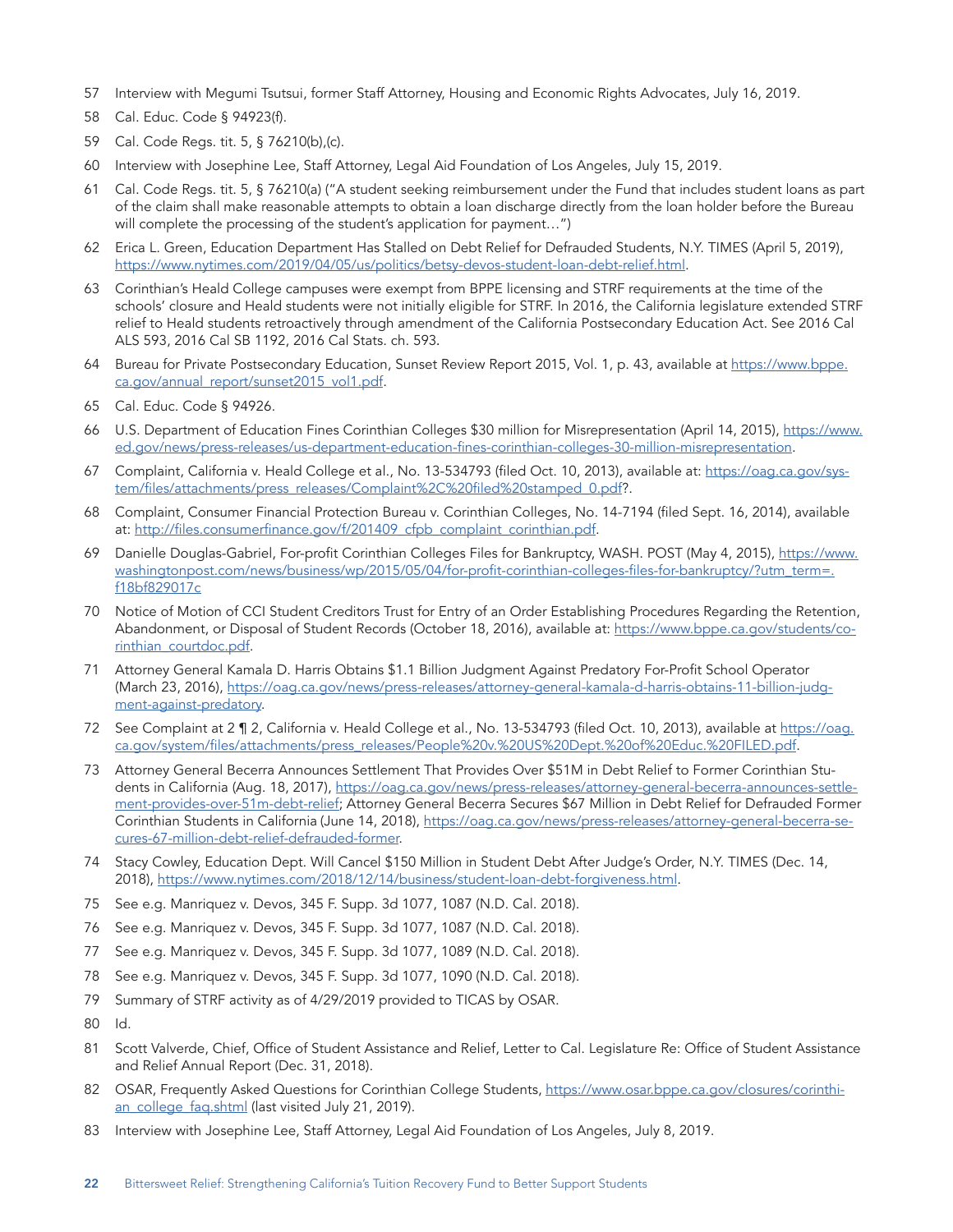- <span id="page-22-0"></span>[84](#page-12-0) Interview with Josephine Lee, Staff Attorney, Legal Aid Foundation of Los Angeles, July 8, 2019; Interview with Joseph Jaramillo, Senior Attorney, Housing and Economic Advocates, July 3, 2019.
- [85](#page-13-0) 2016 Cal ALS 593, 2016 Cal SB 1192, 2016 Cal Stats. ch. 593; See also Cal. Educ. Code § 94949.72(b).
- [86](#page-13-0) Cal. Educ. Code § 94923(b)(2).
- [87](#page-13-0) Attorney General Xavier Becerra Sues For-Profit Ashford University for Defrauding and Deceiving Students (Nov. 29, 2017), [https://oag.ca.gov/news/press-releases/attorney-general-xavier-becerra-sues-profit-ashford-university-defraud](https://oag.ca.gov/news/press-releases/attorney-general-xavier-becerra-sues-profit-ashford-university-defrauding-and)[ing-and.](https://oag.ca.gov/news/press-releases/attorney-general-xavier-becerra-sues-profit-ashford-university-defrauding-and)
- [88](#page-13-0) Interview with Josephine Lee, Staff Attorney, Legal Aid Foundation of Los Angeles, July 8, 2019.
- [89](#page-14-0) CFPB Sues For-Profit College Chain ITT for Predatory Lending (Feb. 26, 2014), [https://www.consumerfinance.gov/](https://www.consumerfinance.gov/about-us/newsroom/cfpb-sues-for-profit-college-chain-itt-for-predatory-lending/) [about-us/newsroom/cfpb-sues-for-profit-college-chain-itt-for-predatory-lending/](https://www.consumerfinance.gov/about-us/newsroom/cfpb-sues-for-profit-college-chain-itt-for-predatory-lending/).
- [90](#page-14-0) Danielle Douglas-Gabriel, ITT Tech Students Score Victory in Bankruptcy Settlement (November 28, 2018), [https://](https://www.washingtonpost.com/education/2018/11/28/itt-tech-students-score-victory-bankruptcy-settlement/?utm_term=.717603f3e231) [www.washingtonpost.com/education/2018/11/28/itt-tech-students-score-victory-bankruptcy-settlement/?utm\\_ter](https://www.washingtonpost.com/education/2018/11/28/itt-tech-students-score-victory-bankruptcy-settlement/?utm_term=.717603f3e231)[m=.717603f3e231](https://www.washingtonpost.com/education/2018/11/28/itt-tech-students-score-victory-bankruptcy-settlement/?utm_term=.717603f3e231)
- [91](#page-14-0) See Declaration of Eileen Connor in support of Class Complaint of Jorge Villalba, et al., Jorge Villalba, et al. v. ITT Educational Services Inc., et al., Case No. 16-07207-JMC-7A (Bankr. S.D. Ind.), filed Jan. 3, 2017, available at: [https://preda](https://predatorystudentlending.org/wp-content/uploads/2018/02/1-1-Connor-Decl.pdf)[torystudentlending.org/wp-content/uploads/2018/02/1-1-Connor-Decl.pdf](https://predatorystudentlending.org/wp-content/uploads/2018/02/1-1-Connor-Decl.pdf).
- [92](#page-14-0) Samantha Masunaga and Chris Kirkham, Marinello Schools of Beauty Abruptly Shuts Down After Federal Allegations, L.A. TIMES (Feb. 5, 2016), <https://www.latimes.com/business/la-fi-marinello-closing-20160205-story.html>.
- [93](#page-14-0) See Susan D. Crim, Letter Re: Denial of Recertification Application to Participate in the Federal Student Financial Assistance Programs, U.S. DEP'T EDUC. (Feb. 1, 2016), [https://studentaid.ed.gov/sa/sites/default/files/marinel](https://studentaid.ed.gov/sa/sites/default/files/marinello-00747600-denial-letter.pdf)[lo-00747600-denial-letter.pdf](https://studentaid.ed.gov/sa/sites/default/files/marinello-00747600-denial-letter.pdf).
- [94](#page-15-0) Interview with Megumi Tsutsui, former Staff Attorney, Housing and Economic Rights Advocates, July 16, 2019.
- [95](#page-15-0) Interview with Scott Valverde, Chief, Office of Student Assistance and Relief, July 2, 2019.
- [96](#page-15-0) Bureau for Private Postsecondary Education, Application for Student Tuition Recovery Fund at p. 6, available at: [https://](https://www.bppe.ca.gov/forms_pubs/strf_application.pdf) [www.bppe.ca.gov/forms\\_pubs/strf\\_application.pdf](https://www.bppe.ca.gov/forms_pubs/strf_application.pdf).
- [97](#page-15-0) Interview with Joseph Jaramillo, Senior Attorney, Housing and Economic Advocates, July 3, 2019.
- [98](#page-15-0) Scott Valverde, Chief, Office of Student Assistance and Relief, Letter to Cal. Legislature Re: Office of Student Assistance and Relief Annual Report (Dec. 31, 2018).
- [99](#page-16-0) Interview with Joseph Jaramillo, Senior Attorney, Housing and Economic Advocates, July 3, 2019.
- [100](#page-16-0) Interview with Josephine Lee, Staff Attorney, Legal Aid Foundation of Los Angeles, July 8, 2019.
- [101](#page-17-0) Bureau for Private Postsecondary Education, Application for Student Tuition Recovery Fund, p. 9, available at: [https://](https://www.bppe.ca.gov/forms_pubs/strf_application.pdf) [www.bppe.ca.gov/forms\\_pubs/strf\\_application.pdf](https://www.bppe.ca.gov/forms_pubs/strf_application.pdf).
- [102](#page-17-0) Scott Valverde, Chief, Office of Student Assistance and Relief, Letter to Cal. Legislature Re: Office of Student Assistance and Relief Annual Report (Dec. 31, 2018).
- [103](#page-17-0) Office of Student Assistance and Relief, Cumulative Report (7/1/2017-8/31/2018), available at: [https://osar.bppe.ca.gov/](https://osar.bppe.ca.gov/forms_pubs/cumreport_2018.pdf) [forms\\_pubs/cumreport\\_2018.pdf](https://osar.bppe.ca.gov/forms_pubs/cumreport_2018.pdf).
- [104](#page-17-0) As of April 29, 2019.
- [105](#page-17-0) As of April 29, 2019.
- [106](#page-17-0) Cal. Educ. Code § 94949.72.
- [107](#page-17-0) Interview with Josephine Lee, Staff Attorney, Legal Aid Foundation of Los Angeles, July 19, 2019.
- [108](#page-17-0) Interview with Scott Valverde, Chief, Office of Student Assistance and Relief, July 2, 2019.
- [109](#page-18-0) Cal. Educ. Code § 94927.5.
- [110](#page-18-0) Bureau for Private Postsecondary Education, Records in the Bureau's Possession, https://www.bppe.ca.gov/students/custodian\_records.shtml#t (last visited July 21, 2019).